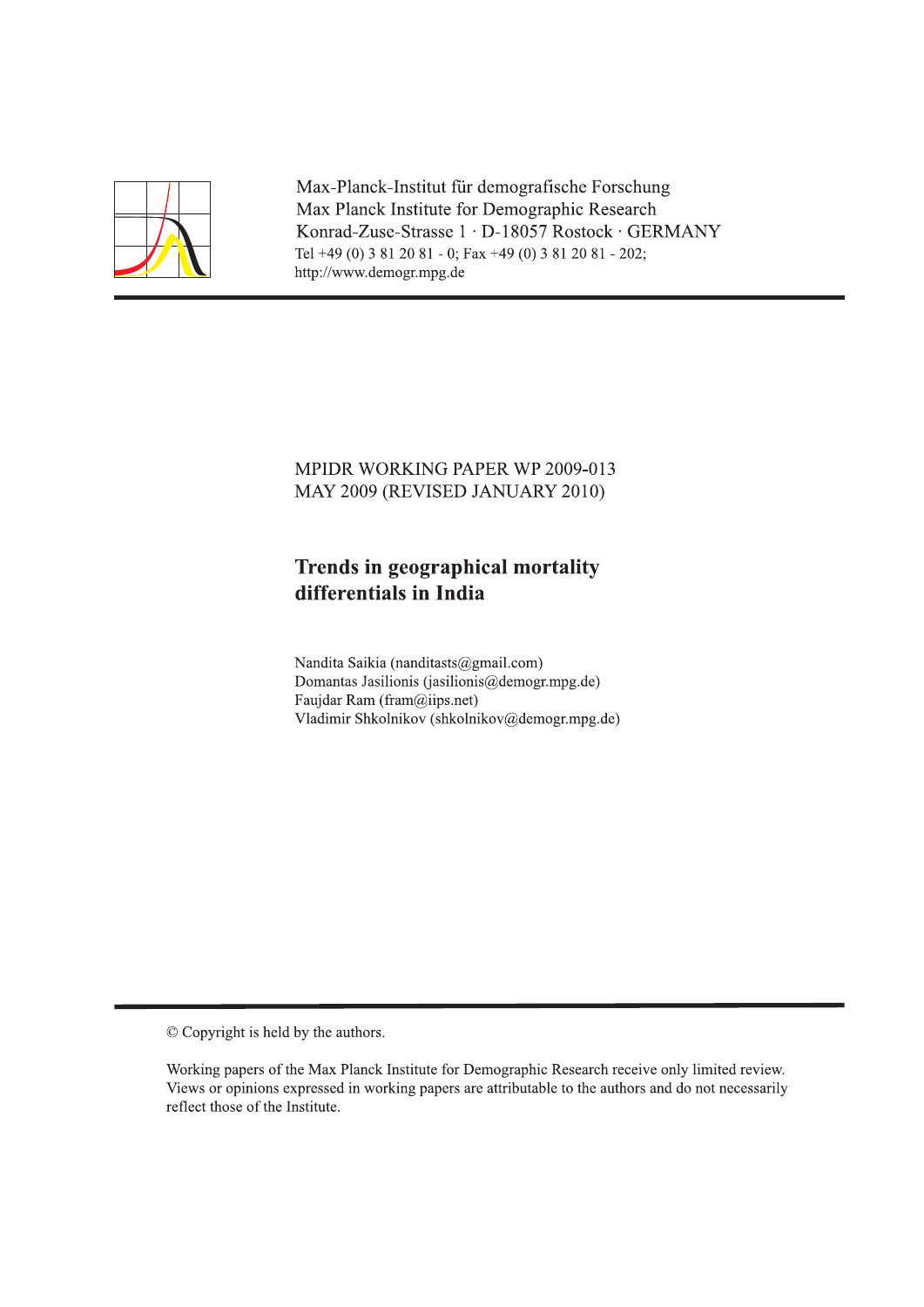# **Trends in geographical mortality differentials in India**

Nandita Saikia (nanditasts@gmail.com) Domantas Jasilionis (jasilionis@demogr.mpg.de) Faujdar Ram (fram@iips.net) Vladimir Shkolnikov (shkolnikov@demogr.mpg.de)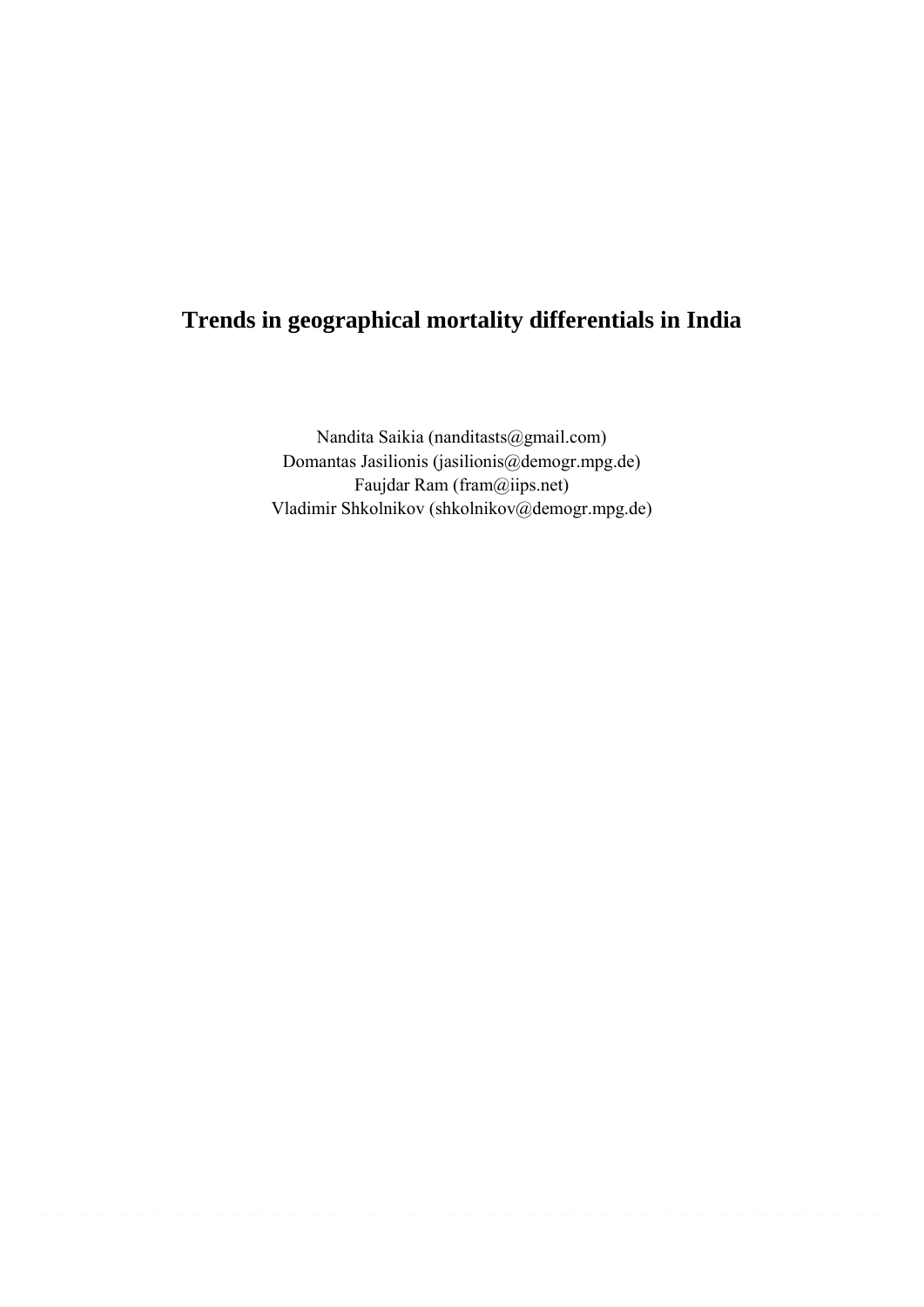# **Trends in geographical mortality differentials in India\***

Nandita Saikia International Institute for Population Sciences Govandi Station Road, Deaonar, Mumbai-400088, India e-mail: nanditasts@gmail.com

Domantas Jasilionis Max Planck Institute for Demographic Research, Rostock, Germany e-mail: jasilionis@demogr.mpg.de

Faujdar Ram International Institute for Population Sciences, Mumbai, India e-mail: fram@iips.net

Vladimir Shkolnikov Max Planck Institute for Demographic Research, Rostock, Germany e-mail: shkolnikov@demogr.mpg.de

*\* Dedicated to the memory of our colleague Prof. Mari Bhat* 

# **Abstract**

The study examines variation of mortality and mortality trends among different regions in India since the 1970s by using data of the Sample Registration System (SRS). Evaluation of the SRS data quality confirms reliability for children and adult ages under 60. Analysis of temporary life expectancy between the exact ages 0 and 60 years shows that after a spectacular progress during the 1970s and the 1980s, improvements in longevity slowed down in the 1990s and 2000s. Gini coefficient and dispersion measure of mortality confirm the convergence of mortality across the regions in India between 1971-75 and 2000-2004. In spite of this trend, a substantial difference between higher longevity in the south and lower longevity in the north was noteworthy in 2001- 2004. Age-decomposition of temporary life expectancy by age group 0-14 and 15-59 suggests that the steep longevity increase in the 1970s-80s was largely driven by mortality reduction of children under age 15. In the 1990s and the early 2000s, the contribution of both young and adult age groups into the longevity increase has diminished. India faces difficulties in making progress in further reduction of infant death to the minimum levels and also in fight with chronic and man-made diseases at older ages.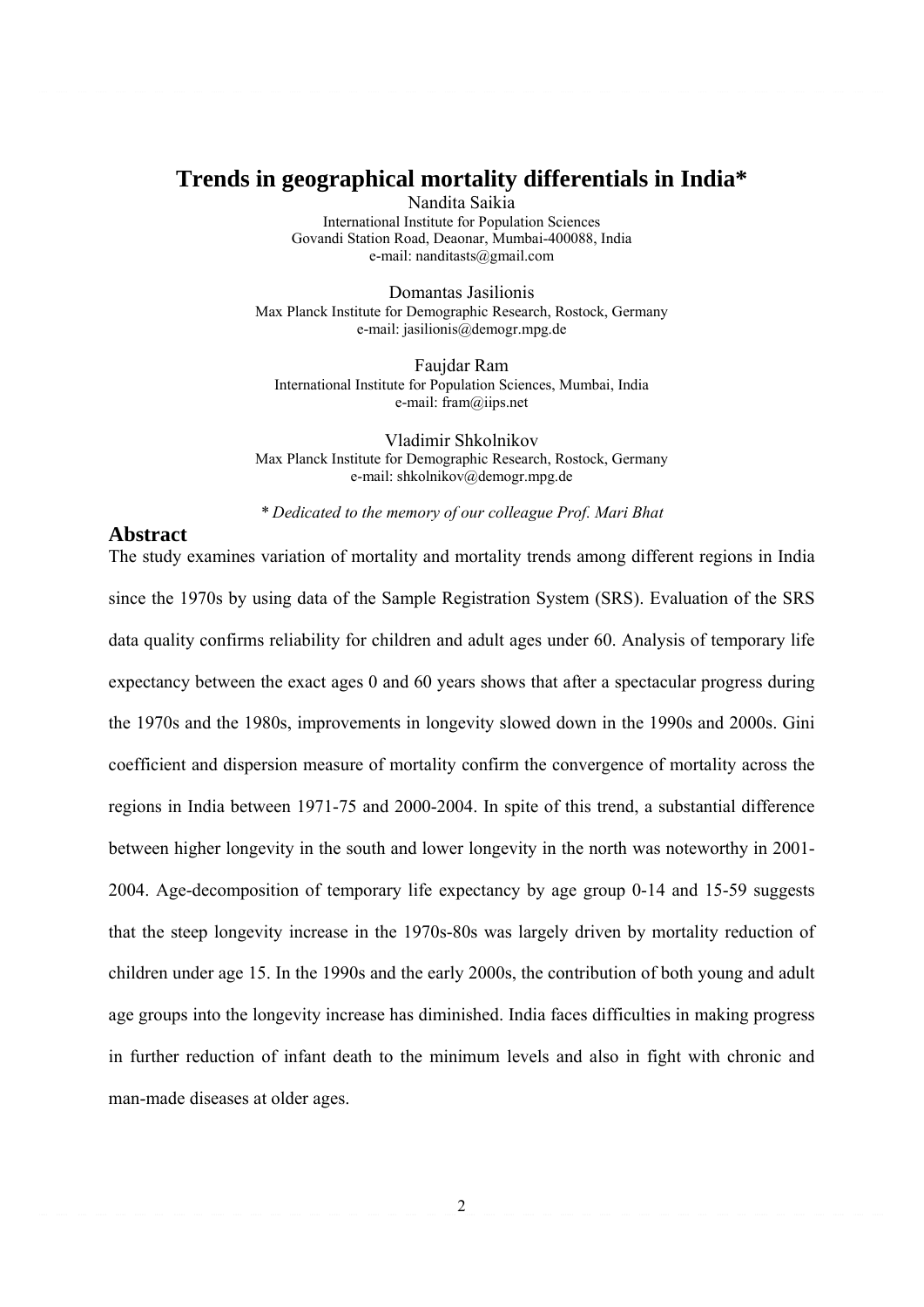# **1. Introduction**

Health inequalities between and within countries is a matter of growing concern internationally (Marmot, 2005). In 2001-05, the life expectancy at birth for a females living in urban Kerala was 76.7 year whereas the corresponding figure for females in rural Madhya Pradesh was only 56.0 years (ORG, 2006). Thus, the maximal regional life expectancy gap in India constituted about 21 years! Life expectancy differentials are even more striking in case of socio-economic status as the mortality burden falls disproportionately on economically disadvantaged and lower-caste groups (Subrmanian et al. 2006; Dyson & Moore, 1983).

What is known about regional mortality variation in India? First, many authors observe a clear north-south demographic division which is reflected by almost all demographic indicators including infant and child mortality (Dyson & Moore, 1983; Murthi, Guio, Dreze, 1995). Some recent studies confirm that excess female child mortality in India varies considerably across regions reaching its highest levels in the north (Arokiasamy, 2004; Subramanian et al. 2006). Much less is known about principal regularities of regional differentials in all age mortality and, especially, in adult mortality. In his fundamental study on mortality trends and patterns in India, Bhat (1987) found that although southern states experienced significantly lower levels of child mortality, adult mortality appears to be somewhat lower in the north-western parts of the country. The study confirmed that regional differentiation in adult mortality is significantly smaller than that of child mortality. He also found that there is a notable variation across the states in the speed of mortality reductions: the fastest decline in mortality between 1951-1961 and 1971-1981 occurred in southern state of Karnataka, whereas the slowest progress during the same period was observed in eastern state of Orissa (Bhat, 1987).

The lack of studies on all-age and adult mortality in India and many other developing countries can be explained by several specific problems related to the registration of adult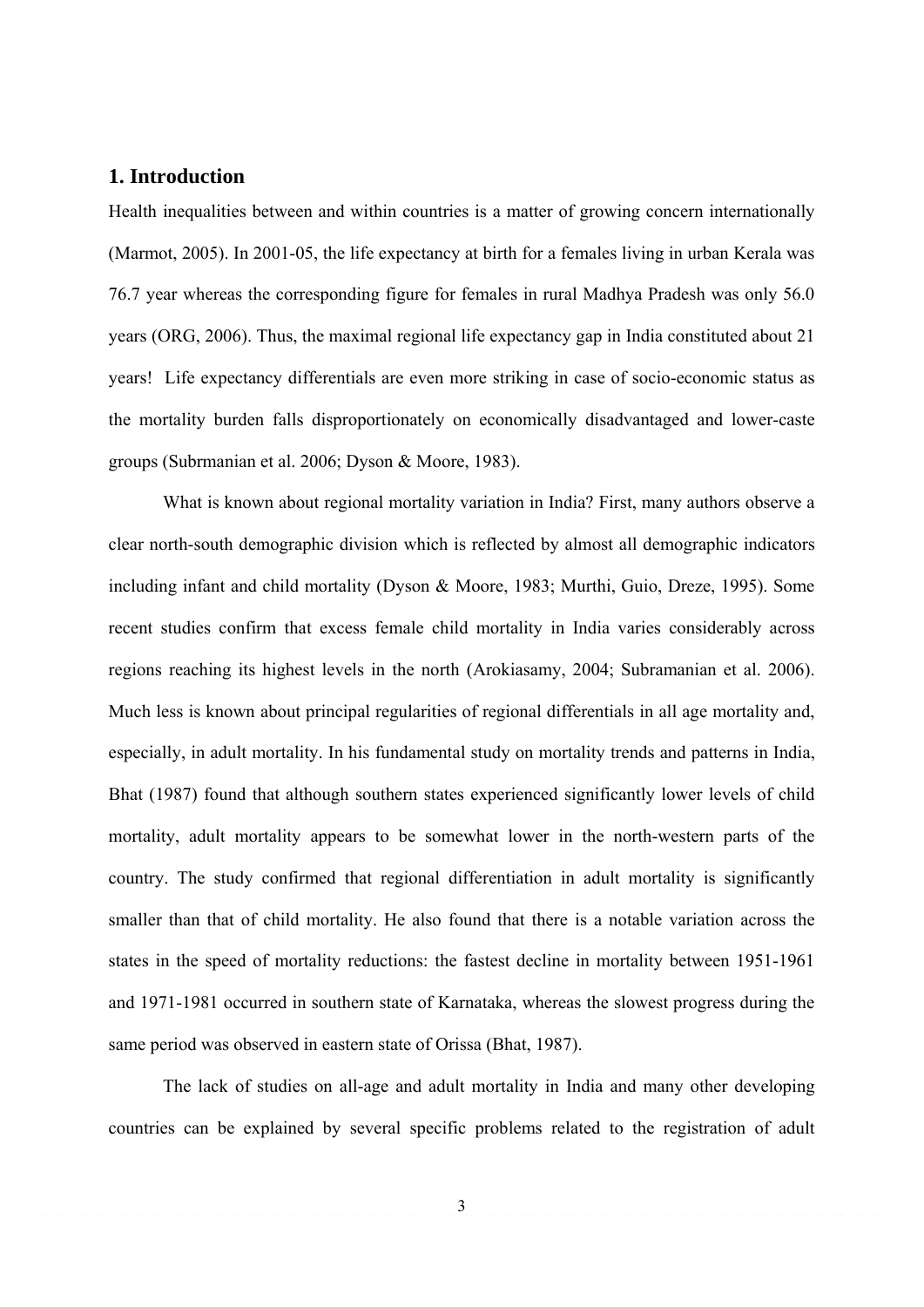mortality. In general, reliable mortality statistics require fully functioning vital registration systems. However, the registers ensuring good coverage of vital events are missing in India (Malaker, 1986; Bhat, 1987). Therefore, retrospective demographic and health surveys have been seen as a good alternative for measuring mortality. However, these surveys may provide reliable information only about infant and child mortality, whereas obtaining information about adult deaths is often problematic. First, adult deaths are relatively rare events, and a big sample size is therefore needed for obtaining robust mortality estimates. Second, information about child deaths is mainly provided by their mothers or guardians. At the same time, information about adult deaths in some cases cannot be reported due to a lack of informant or may be reported by variety of informants which increases the probability of duplication and bias. Finally, it seems to be a lack of interest among researchers in India to explore possibilities of existing data and address the growing importance of mortality at adult ages.

The present study attempts to fill the knowledge gap by analyzing variation of mortality for a broad range of child and adult ages for the whole of India and for its states. The study uses data from the Sample Registration System (SRS) which is unique source of information providing representative and the most complete data on mortality across all ages in India (National Population Commission, 2001). We address data quality issues by performing systematic data plausibility checks and by comparing the SRS data to the respective figures from National Family Health Survey (NFHS) and other surveys. We also assess the accuracy of old age mortality estimates by fitting a parametric (Gompertz) mortality model. Second, we examine time trends in temporary life expectancy between the exact ages 0 and 60 in 16 states of India from the early 1970s until 2000-2004. Using dispersion measure of mortality and Gini coefficient, we analyze the changes in inter-regional variability over time. Finally, we estimate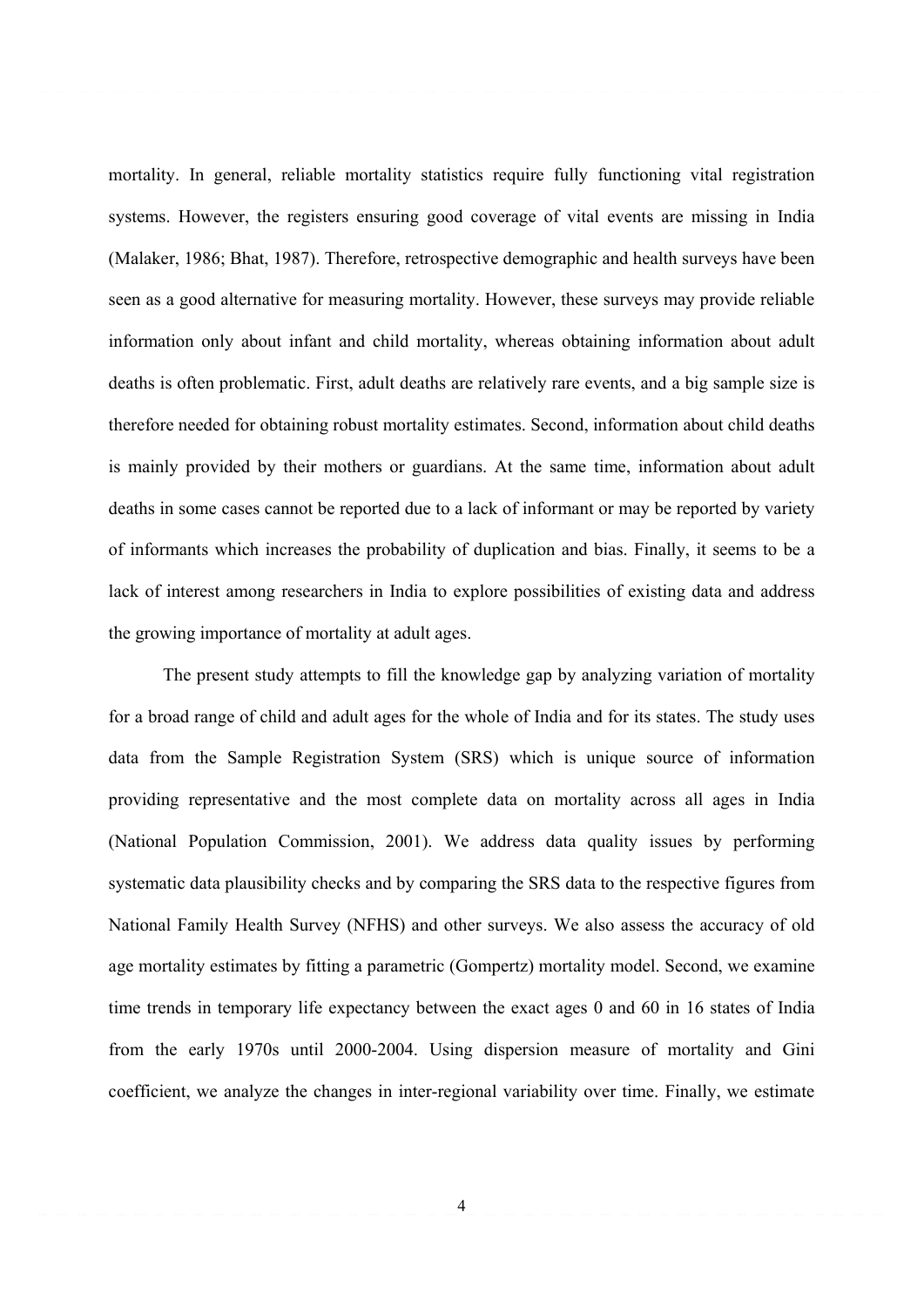the contributions of child and adult mortality to the total changes in temporary life expectancy in different states of India.

# **2. Data source**

The study is based on mortality estimates calculated from the Sample Registration System data. The system was initiated by the Office of the Registrar General, India with a goal to generate reliable and continuous data on demographic indicators. It was introduced as a pilot scheme in some selected states in 1964-65, the SRS was converted into a full scale system in 1969-70.

The SRS is based on a dual record system. It involves continuous enumeration of births and deaths in a sample of villages/urban blocks by a resident (part time) enumerator. In addition, at the end of each six months period, a retrospective survey is being conducted by a full time supervisor. The data obtained through these two sources are matched. The unmatched and partially matched events are re-verified in the field to obtain their unduplicated count. The advantage of this procedure, in addition to elimination of errors of duplication, is that it leads to a quantitative assessment of the sources of distortion in the two sets of records making it a self evaluating technique.

The sampling units of SRS are replaced periodically using the results of the latest census report. Once a sample unit is included in the system, a complete census is taken and this forms the baseline data for the sample population. In short, the sequence of the Sample Registration System is performed by completing the following steps:

- Baseline survey of the sample units to obtain usual resident population of the sample areas (population exposed to death)
- Longitudinal enumeration of vital events pertaining to usual resident population by the enumerator

5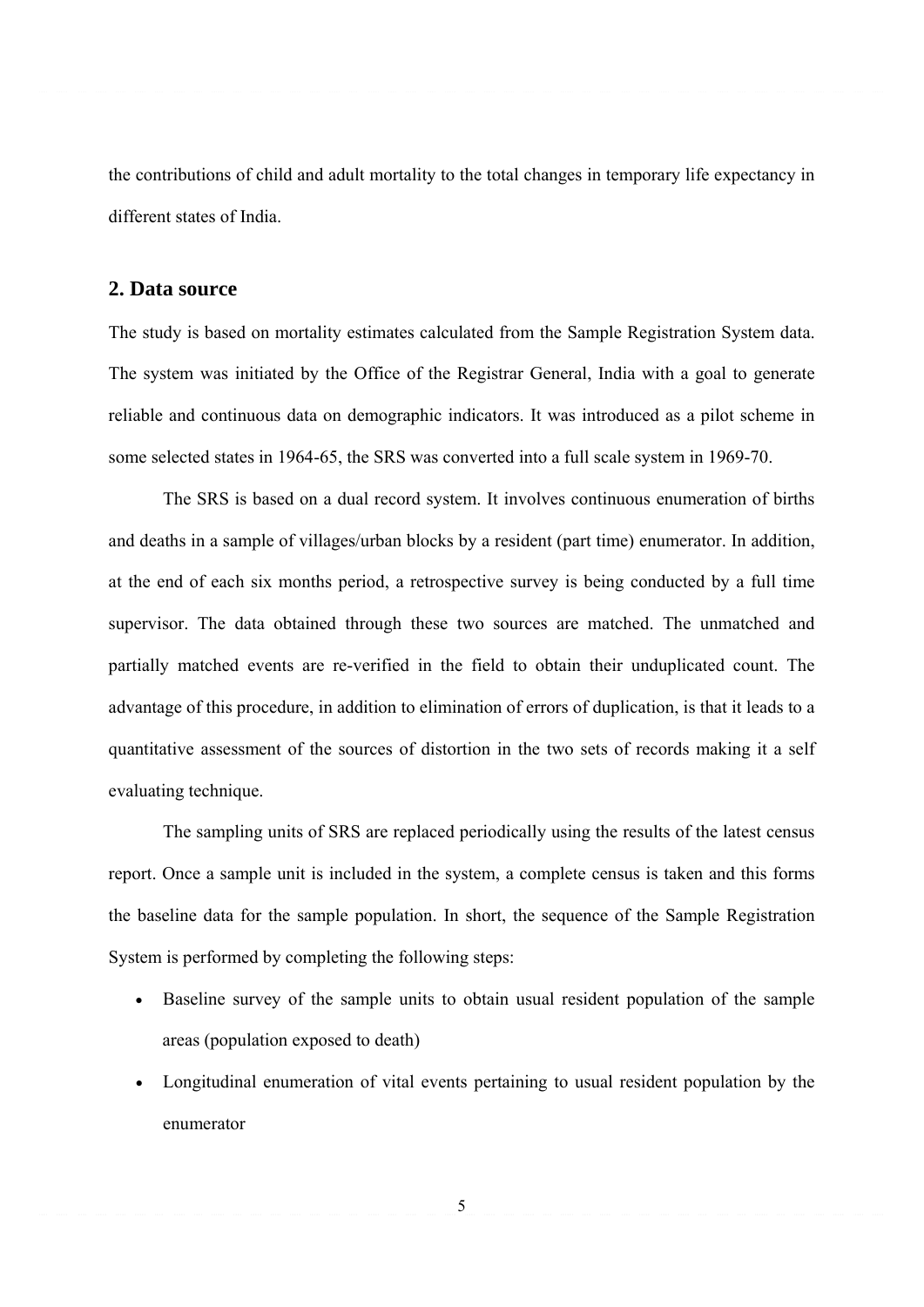- Independent retrospective half-yearly surveys for recording births and deaths which occurred during the half-year under reference and up-dating the house list, household schedule and the list of women in the reproductive age group along with their pregnancy status by the supervisor
- Matching of events recorded during continuous enumeration and those listed in course of half-yearly survey
- Field verification of unmatched and partially matched events.

In order to check the quality of data from SRS, information from the Demographic and Health Survey of India, commonly known as National Family Health Survey (NFHS) is utilized in this paper (Macro Int. IIPS & ORC Macro, 1995, 2000 & 2007). NFHS is a large scale, cross sectional, multi-round survey conducted in a nationally representative sample of households throughout India. The three rounds of NFHS have been conducted during 1992-93, 1998-99 and 2005-06 (IIPS 1995; IIPS & ORC Macro, 2000; IIPS & ORC Macro, 2007). In each state, the rural sample was selected in two stages, with the selection of Primary Sampling Units (PSUs), which are villages, with the probability of selection proportional to their population sizes (PPS) at the first stage, followed by a random selection of households within each PSU at the second stage. In urban areas, a three-stage procedure was performed; first, wards were selected with PPS sampling, secondly, one census enumeration block (CEB) was randomly selected from each ward and lastly, households were selected randomly within each selected CEB. The NFHS sample size varies from one round to another (89,777 ever-married women of age 13-49 in NFHS I; 91,000 ever-married women of age 15-49 in NFHS II; 124,385 ever-married women of age 15-49 and 74,369 men of age 15-54 in NFHS III). NFHS I and II collected information on mortality both from women and household questionnaires. Questionnaire for women asked all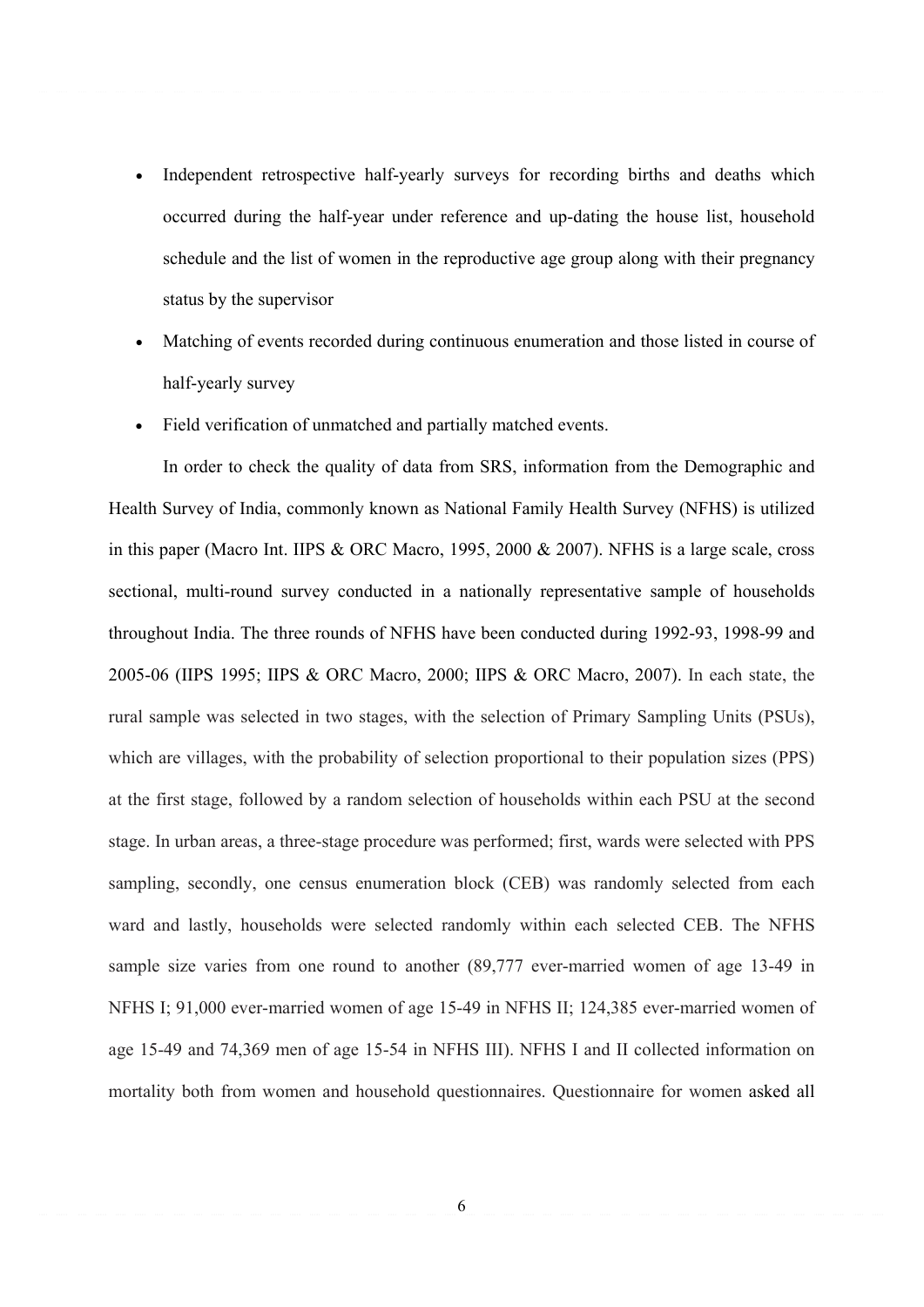women of reproductive age to provide the following information for each live birth: sex, month and year of birth, current survival status of the child, and child's age at the time of the survey or child's age at death. This information was used to calculate the direct estimates of infant and child mortality. In addition, household questionnaire aimed at information about the deaths among usual residents which are taken place within two years before the survey. The household head or any other able adult member was responsible for providing information about the sex, age at death, date of death, and cause of death. The complete procedure for estimating death rates is described in the NFHS reports (IIPS, 1995; IIPS & ORC Macro, 2000). The procedure was the same in case of the NFHS III for under-five mortality but this round of NFHS does not provide information on death among other members of the household. Thus given the difference in the methods and sample designs of SRS and NFHS, it is sensible to compare the mortality estimates provided by these two sources to check the concordance between them.

The region of residence in India has particular importance in the demographic performance of the residents. Appendix 3 summarizes certain socio-economic and demographic characteristics of the regions. Although Hindu and Muslim are two main religions at the national level, some states have also considerable percentages of population of other religions. The latter include Christianity, Sikh, Buddhism, Jain, and other. There is a significant variability according to religion across the states. For example, the percentage of Hindu population varies from 37 percent in Punjab to 95 percent in Himachal Pradesh. Variation in literacy rate is also very notable ranging from 47 percent in Bihar to 91 percent in Kerala. Scheduled Castes (SC) and Scheduled Tribes (ST) are Indian population groups that are explicitly recognized as socially disadvantaged groups of the society by the Constitution of India. This classification is based on ethnicity of the person and on the constitution of India that has given these castes special status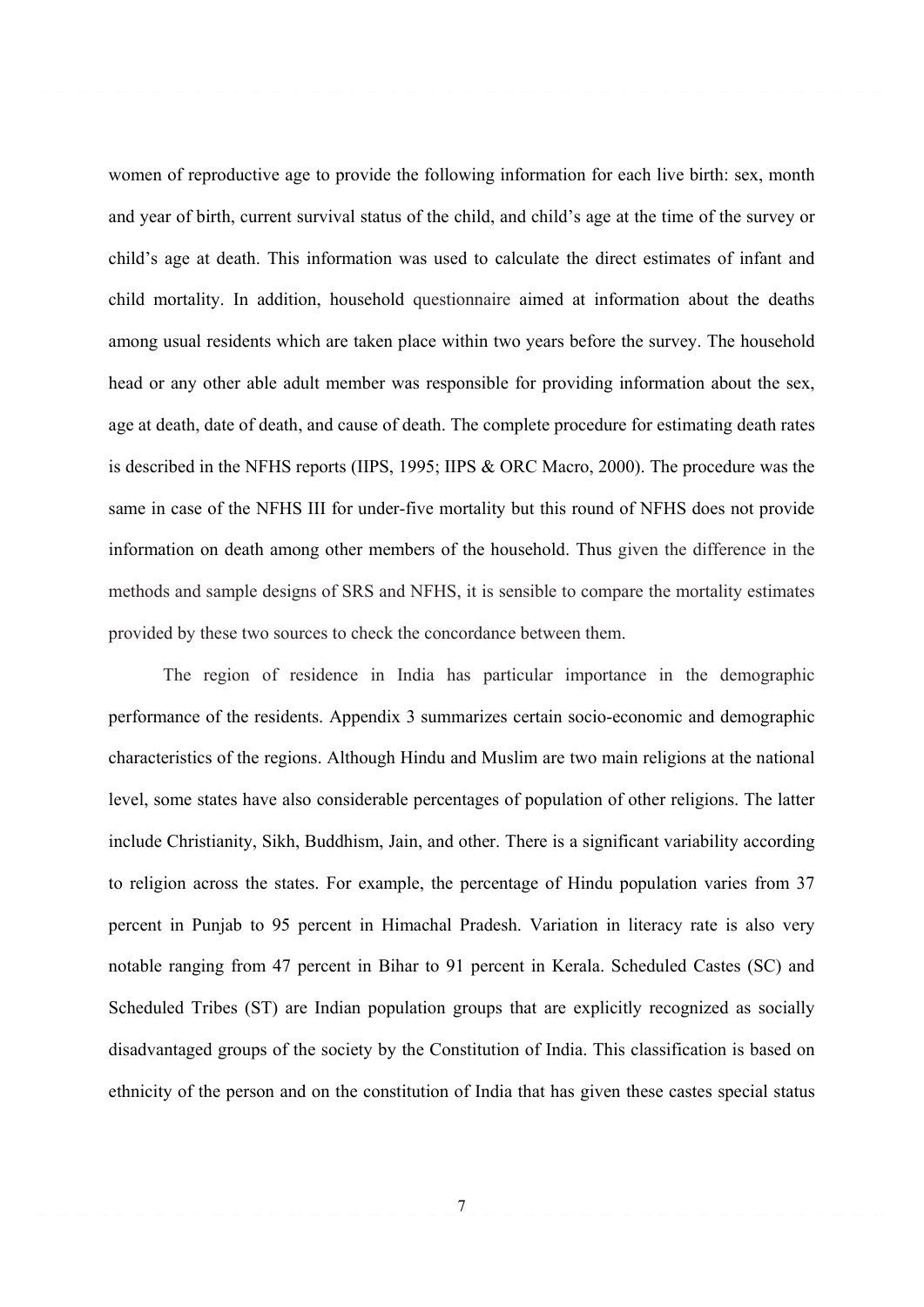for upward socio-economic mobility. Scheduled Castes (SC) and Scheduled Tribes (ST) together comprise over 24 percent of India's population. The populations of Madhya Pradesh and Orissa have higher percentages of these socially disadvantaged groups. Similarly, total fertility rates and infant mortality show considerably variation across the states. All southern states have reached below replacement level of fertility whereas states like Bihar and Uttar Pradesh are far higher than the replacement level. Infant mortality rates vary from 73 per 1000 live births in Uttar Pradesh to 15 per 1000 live births in Kerala in 2005-2006. Percentage of population living below the poverty line has also wide variation from five percent in Punjab to forty percent in Orissa (Appendix 3).

Further analysis will be considering 16 states of India representing the five major geographical regions of the country:

- 1) Haryana, Himachal Pradesh, Punjab, Rajasthan (North)
- 2) Uttar Pradesh, Madhya Pradesh (Center)
- 3) Assam, Bihar and West Bengal (East)
- 4) Gujarat and Maharashtra (West)
- 5) Andhra Pradesh, Karnataka, Kerala, and Tamil Nadu (South).

# **3. Data quality**

## **3.1. Coverage by the Sample Registration System**

Since the coverage by civil registration system is incomplete, sample registration system (SRS) is considered to be one of the most reliable systems for vital statistics for India (National Commission on Population, 2001). In the past, there have been some direct attempts to evaluate the completeness of vital events reported in the SRS by matching the events recorded in an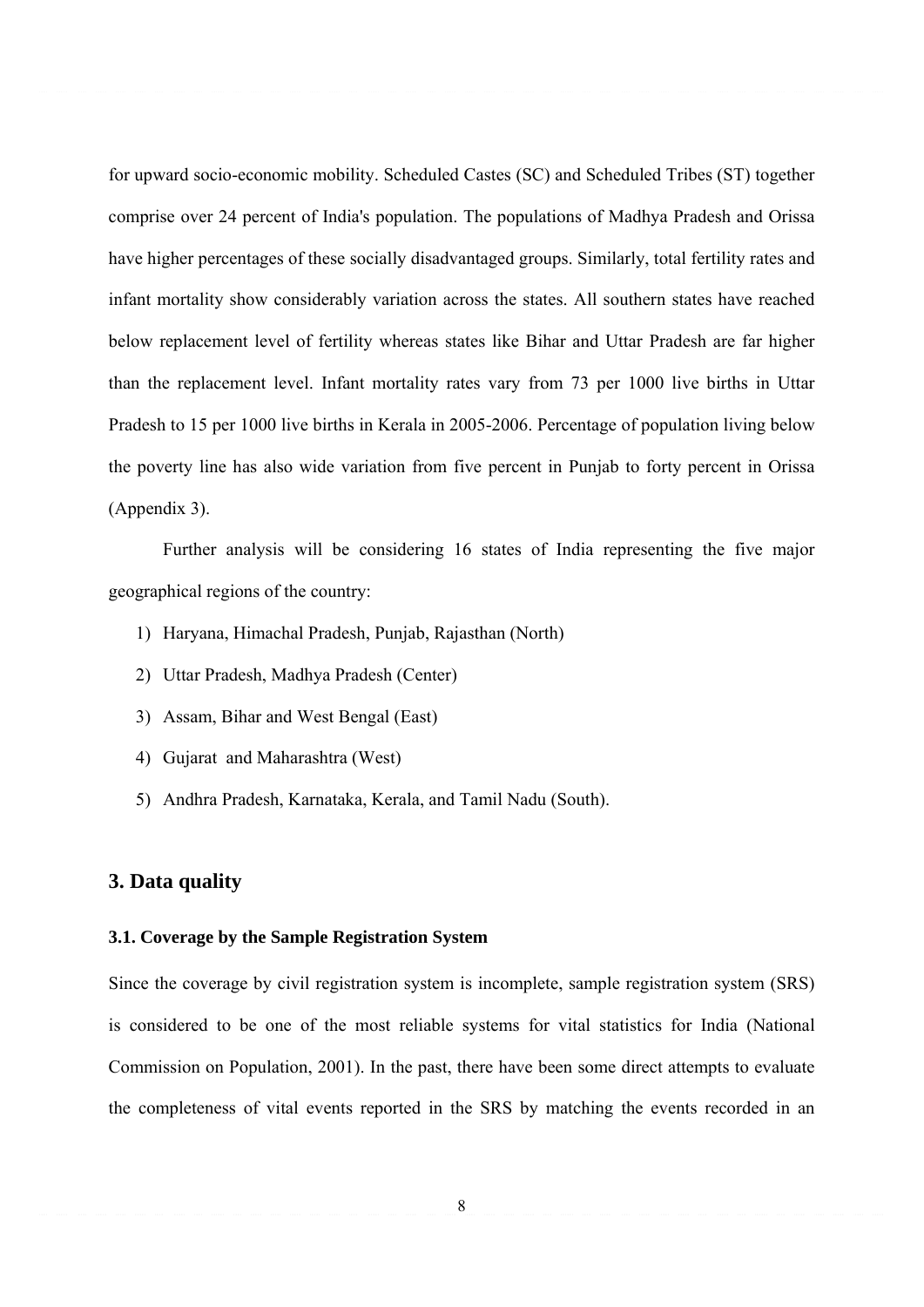intensive enquiry with those recorded in the regular phase. Results of such investigations conducted in 1980-81 suggested an omission rate for the whole India of 3.1 percent for births and 3.3 percent for deaths (RGI, India, 1983b). A similar enquiry conducted in 1985 suggested that omission rates decreased to 1.8 percent for births and 2.5 percent for deaths (RGI, India, 1988). The State level estimation of under-enumeration of vital events showed that underenumeration levels are relatively higher in Assam, Karnataka, Rajasthan and Uttar Pradesh. Unfortunately, since 1985, no direct attempt has been made to evaluate the completeness of the SRS.

Applying modified version of the Bennett-Horiuchi method, Bhat (2001) found that completeness of death registration above the age of 5 years has decreased from 99 percent for both sexes in 1971-81 to 87 percent for males and 86 percent for females in 1990-97. However, these findings were not confirmed by independent checks using growth rates of population censuses. A clear weakness of this study was induced by a strong assumption about absence of migration. The application of the generalized growth balance method is more justifiable in a country like India where population is yet to be stable and open for migration. The results based on this method suggest that overall completeness of death registration for all ages during 1971- 80 was 94 percent for males and 91 percent for females (Bhat, 2002). The completeness varied across the states from a low of 84 percent among females in Karnataka to 100 percent among males in Kerala and Gujarat and females in Madhya Pradesh (Bhat, 2002).

During 1971-1991, the completeness of death registration among males remained stable at about the same level of 95 percent. But among females, the completeness deteriorated from about 91 percent in 1971-80 to 88 percent in 1981-91. The worsening in the quality of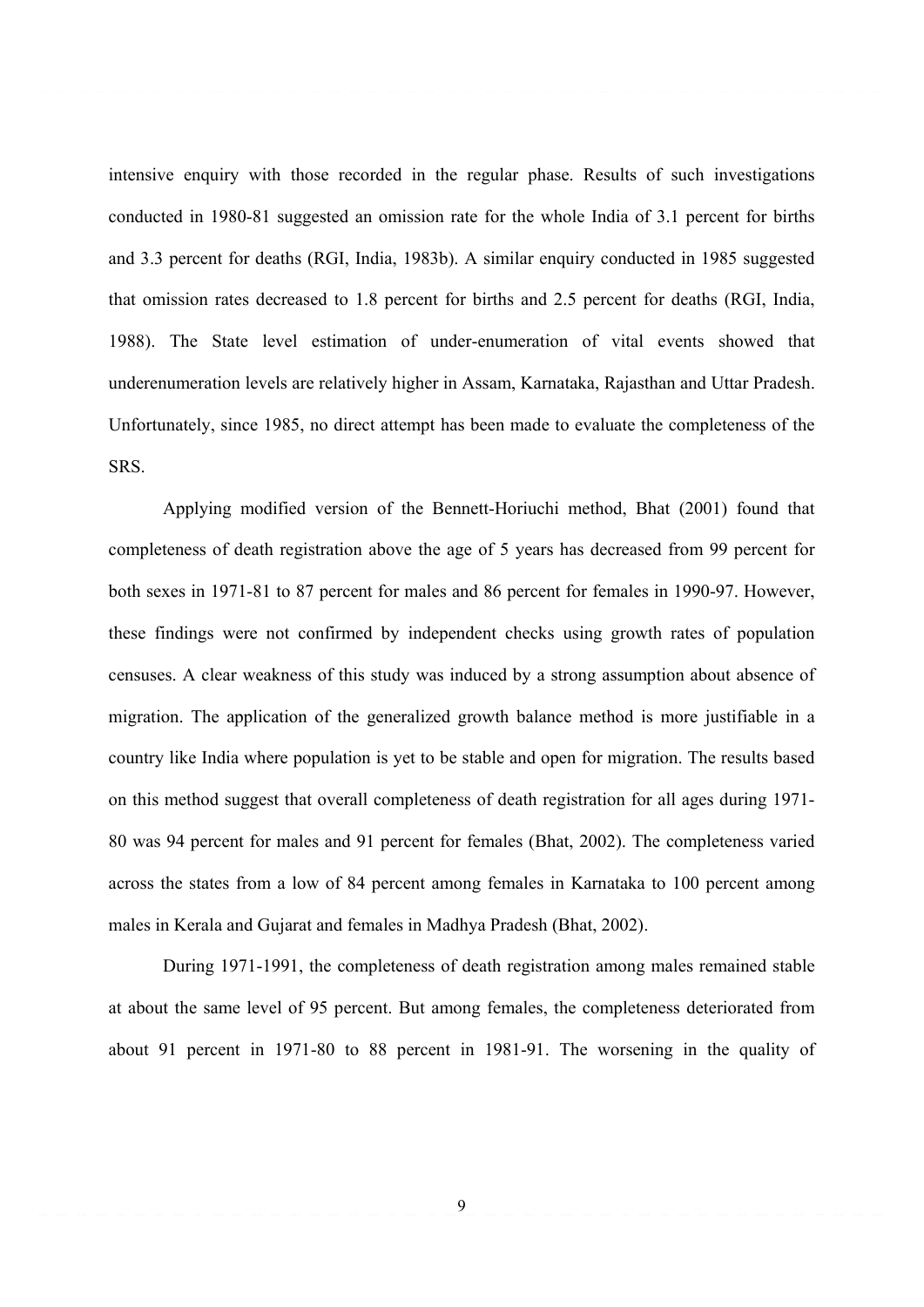registration was more notable in Punjab, Haryana, and Uttar Pradesh in the northern part of India and in the western states of Gujarat and Maharashtra (Bhat, 2002).

#### **3.2. Plausibility of mortality estimates at different ages**

Considerable difference may exist in the degree of completeness of death registration by different age groups. As death of an adult member of a family usually cause serious consequences on the economic and psychological conditions on the remaining members of the family, the death registration at adult ages is generally sought as more reliable than in any other age group. On the other hand, for infant and child deaths good informants (mothers) are more readily available. As mentioned earlier, mortality rates for different age groups by sex and type of residence from SRS are being compared with the corresponding NFHS figures.

 To evaluate the quality of data as a whole, it is very necessary to assess the completeness of infant and child death because registering a death during the early period of life is sensitive to various issues, for instance, restrictive definition of live birth, recall lapse in retrospective surveys, age misstatement, underreporting of deaths due to psychological reasons of parents etc. (Anderson and Silver, 1986). Some previous studies criticize the infant mortality from SRS during the early seventies (1972-74) because of misclassification of stillbirth and early neonatal death (Bhat, 1998). Table 1 depicts infant mortality rate by type of residence from the three rounds of National Family Health Survey and SRS during the period 1981-2006 (IIPS, 1995; IIPS &ORC Macro, 2000; IIPS & ORC Macro, 2007). The level of agreement in infant mortality between the SRS and NFHS appears to be good. The coverage of infant deaths seems to be more complete in SRS than in NFHS. The concordance level between these two sources is generally good over the period 1991-2006, with the only exception to the case of urban residents in 1996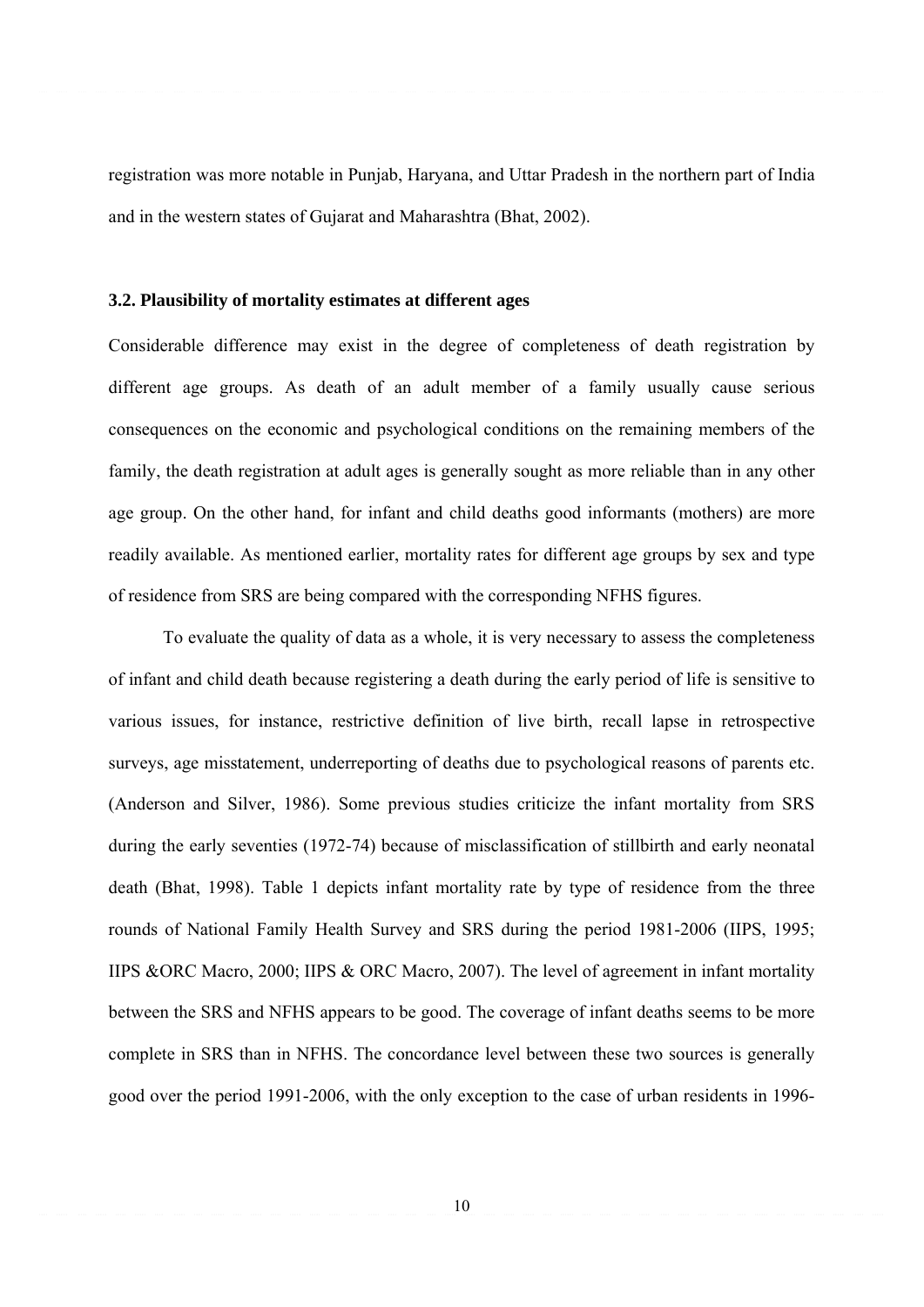2000. To better understand the concordance between the two sources in different geographical regions, we plotted infant mortality rates from SRS (2002-06) and NFHS III conducted in 2005- 06. These rates refer to infant mortality during four years period before the survey for the fifteen major states in India (Figure 1).

It can be seen that for the most of the states (excluding Bihar, Kerala and West Bengal) infant mortality rates from SRS are slightly higher than the corresponding figures according to NFHS (Figure 1). This suggests that the SRS-based estimates of infant mortality are plausible. It can also be assumed that coverage of infant deaths across the states by SRS is as good as or even better than coverage by NFHS.





<sup>1</sup> NFHS infant mortality rates come from the NFHS III conducted 2005-06 and refer to infant mortality rates covering 0-4 years before the survey. Sources: IIPS & ORC Macro, 2007 and SRS based abridged life table, 2002-06.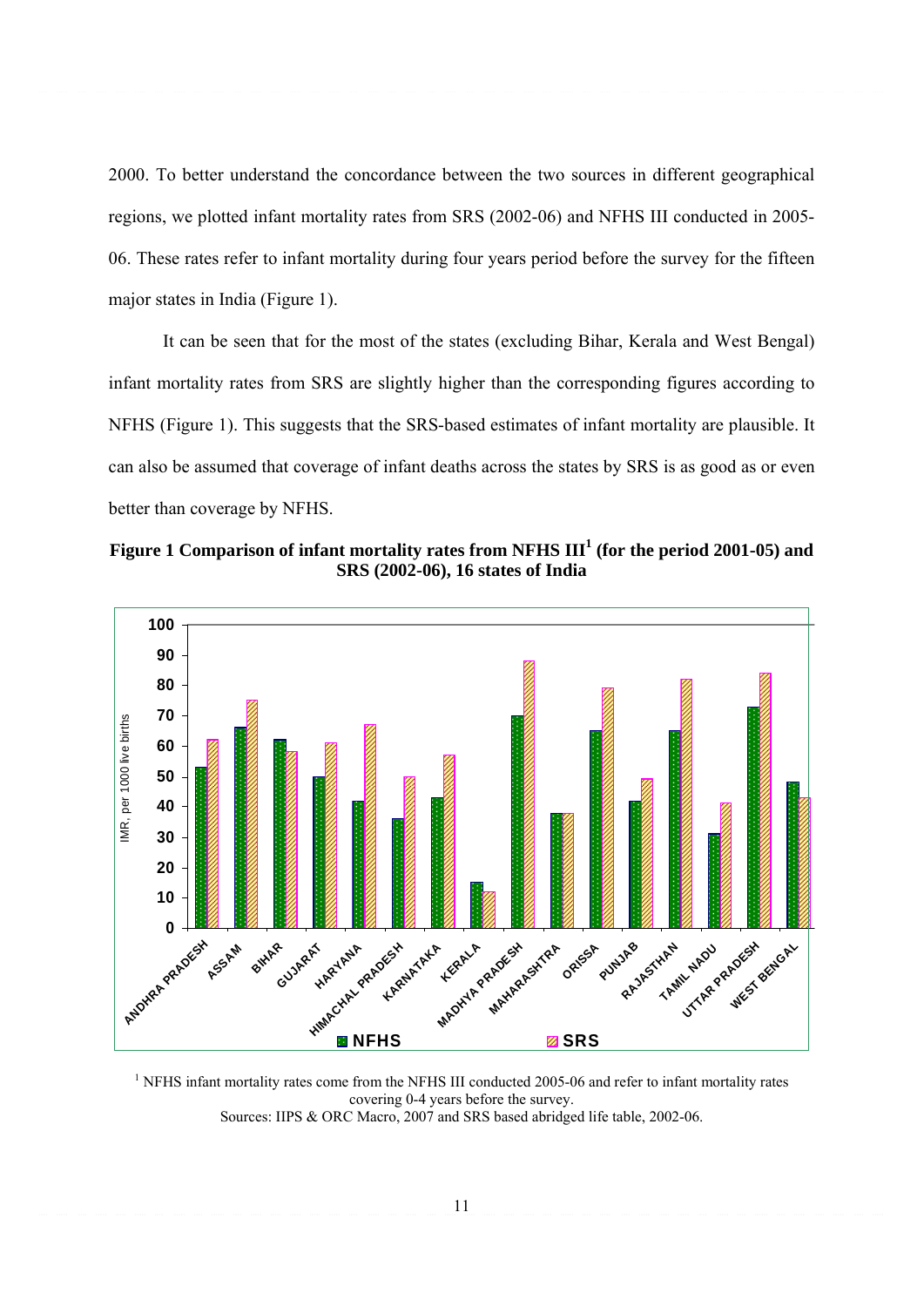|                     | <b>NFHS</b>               | <b>SRS</b> |
|---------------------|---------------------------|------------|
|                     | <b>NFHS III (2005-06)</b> |            |
| <b>Place/Period</b> | 2002-05                   | 2002-06    |
| Urban               | 41                        | 39         |
| Rural               | 62                        | 69         |
| Total               | 57                        | 62         |
|                     | 1996-00                   | 1996-00    |
| Urban               | 55                        | 45         |
| Rural               | 78                        | 78         |
| Total               | $72\,$                    | 72         |
|                     | 1991-95                   | 1991-95    |
| Urban               | 53                        | 53         |
| Rural               | 86                        | 86         |
| Total               | 77                        | 80         |
|                     | <b>NFHS II (1997-98)</b>  |            |
|                     | 1994-97                   | 1995       |
| Urban               | 47                        | 48         |
| Rural               | 73                        | 80         |
| Total               | 68                        | 74         |
|                     | 1989-93                   | 1991-93    |
| Urban               | 51                        | 50         |
| Rural               | 86                        | 85         |
| Total               | 78                        | 78         |
|                     | 1984-88                   | 1986-88    |
| Urban               | 65                        | 61         |
| Rural               | 93                        | 104        |
| Total               | 86                        | 94         |
|                     | NFHS I (1992-93)          |            |
|                     | 1989-92                   | 1991       |
| Urban               | 56                        | 53         |
| Rural               | 85                        | 87         |
| Total               | 79                        | 80         |
|                     | 1984-88                   | 1985       |
| Urban               | 62                        | 59         |
| Rural               | 103                       | 107        |
| Total               | 94                        | 97         |
|                     | 1979-83                   | 1981       |
| Urban               | 69                        | 63         |
| Rural               | 111                       | 119        |
| Total               | 101                       | $110\,$    |

**Table 1 Comparison of infant mortality rates between SRS and NFHS by type of residence (per 1000 live births)** 

Source: Reports by the Registrar General, India & IIPS & ORC Macro, 2007 and SRS based Abridged life table, 1981- 85, 1986-90, 1991-95, 1996-00, 2002-06.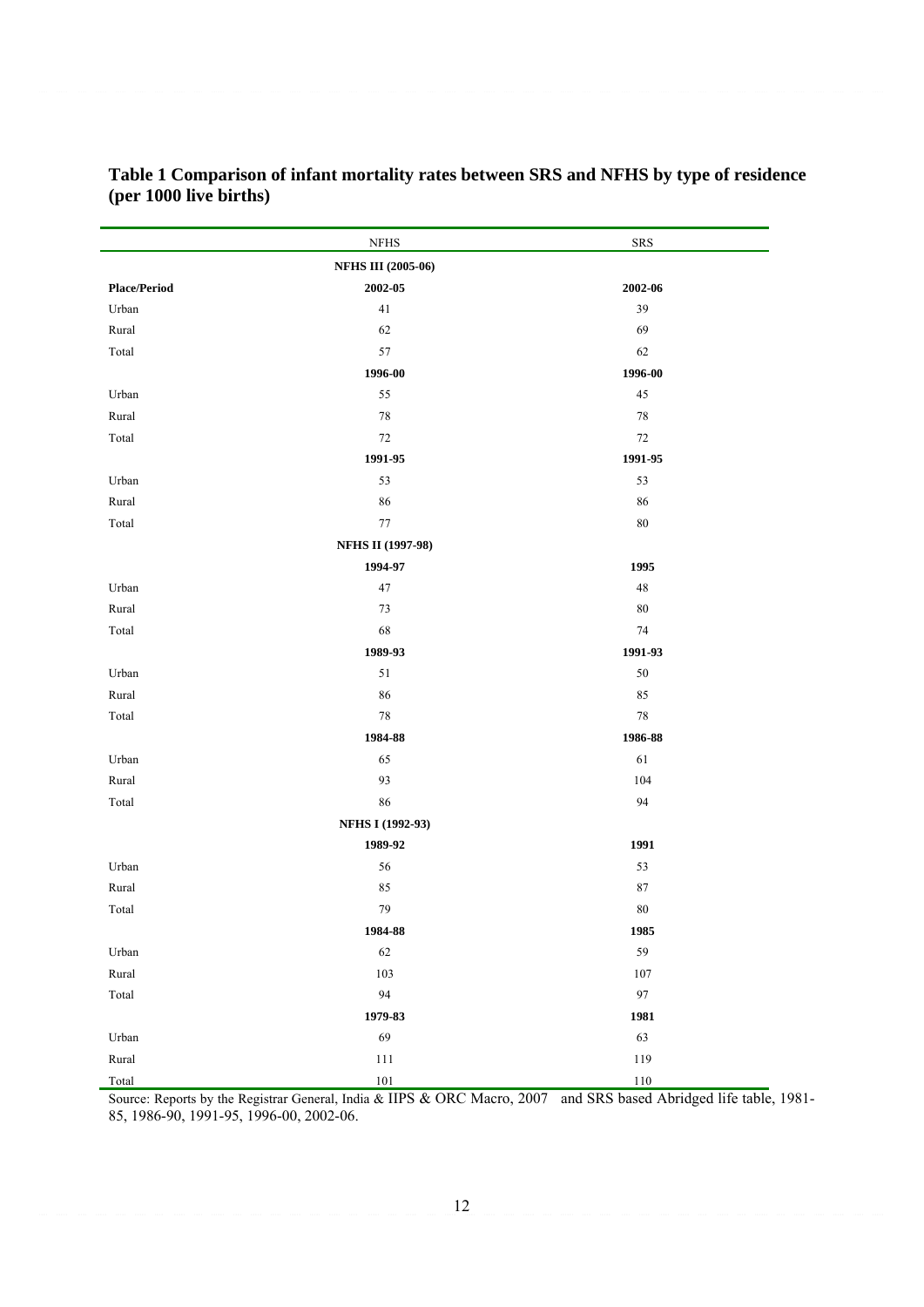Comparisons of age-specific death rates between SRS and NFHS are given in Appendixes 1 & 2. Once again, there is a good concordance between the two sources. In addition, the coverage of SRS seems to be better for most of the age groups. The disagreement between the two sources becomes visible only after the age 60.

Like in other developing countries, age misreporting is quite common in India (Bhat, 1987). As far as census data are concerned, age misstatement is the most important problem for application of indirect estimation methods in India (Bhat, 1987). This is because most Indians have imprecise knowledge of their age and what gets recorded in a census is usually an educated guess of enumerator and/or of the respondent. Analysis of age distributions of population counts according to the census and according to the SRS shows that age exaggeration is more common among males than females. On the contrary, females are more likely to understate their age (Bhat, 1987).

Previous studies found discrepancy of age distributions between SRS and censuses; in particular, the age distributions by SRS show significantly lower proportions of population at old ages (Bhat, 1987). Bhat (1987) explains this discrepancy by several factors such as sampling and other errors. Qualitative difference in age reporting between the SRS baseline survey and censuses is the most probable cause leading to this discrepancy. Numerous checks of plausibility of age distributions suggest that the SRS data are more reliable (Bhat, 1987).

#### **3.3. Plausibility of old age mortality estimates: a comparison with the Gompertz curve**

There is much direct and indirect evidence that ages of older persons tend to be misreported in both census and death records. The ages of older people are more likely to be exaggerated rather than understated resulting in too high proportions of survivors to the oldest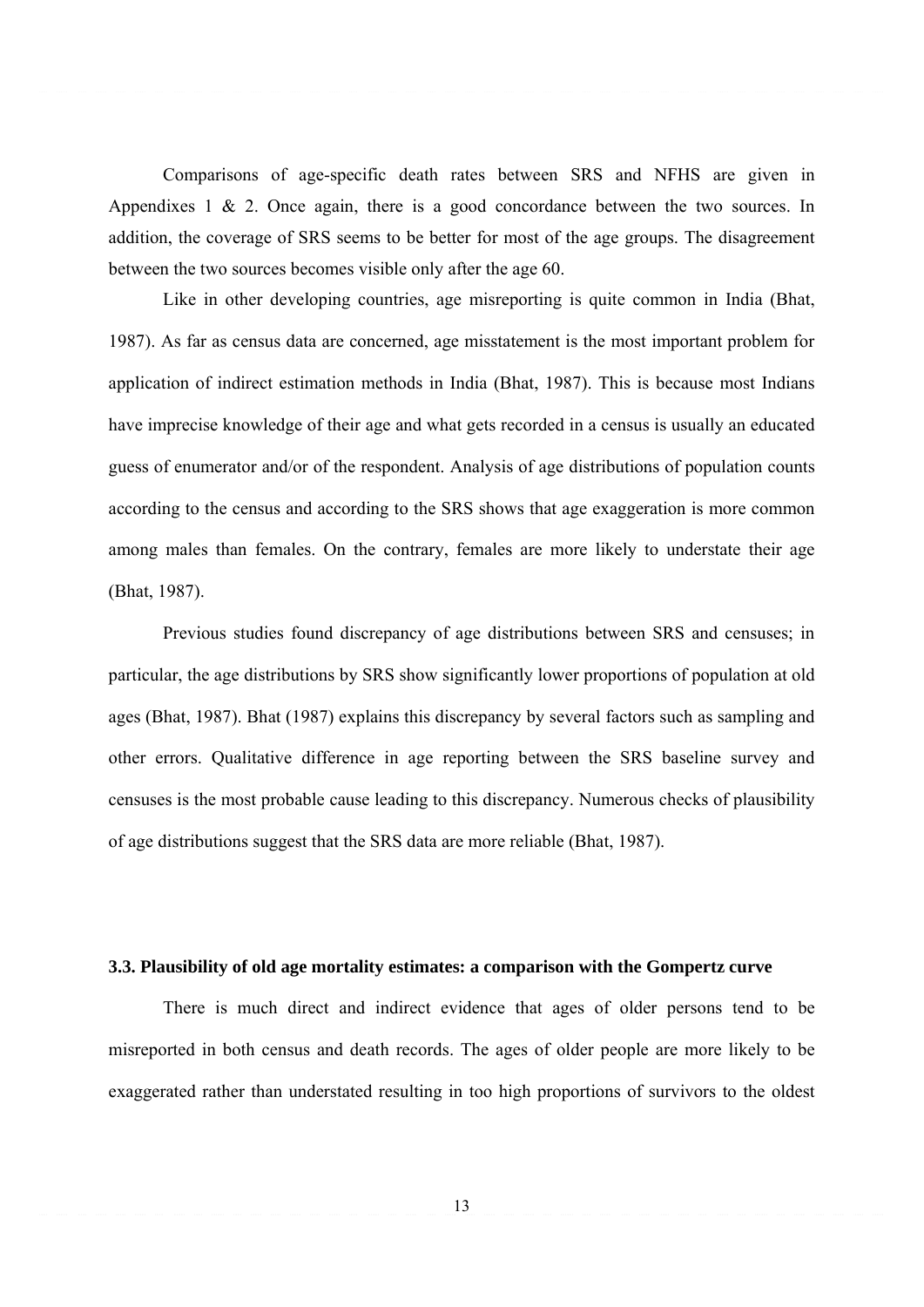ages. This, in general, leads to underestimation of mortality rates at old ages and in turn, overestimation of expectation of life, unless ages at death are exaggerated considerably more than ages of living persons, and thus tend to inflate mortality (Horiuchi & Coale, 1982).

This may be true in the case of SRS data as it is evident that SRS old age mortality is lower in comparison to NFHS old age mortality (Appendix 1 & 2). It can be seen that age specific mortality rates at young and adult ages are almost identical in both sources. However, old age mortality estimates by SRS are still lower than corresponding figures by NFHS. The study by Bhat (1995) indicated that SRS reports fewer survivors to older ages.

It is, therefore, decided to evaluate the quality of the SRS data on old age by applying a parametric model of mortality curve. One of the widely used laws of mortality is Gompertz's law which assumes that the susceptibly to death exponentially increases with age:

$$
\mu(x) = R \cdot e^{ax} \qquad (1),
$$

where *R* is a baseline level of mortality and  $\alpha$  is the steepness of mortality increase with age. We use the range of ages  $35{\text -}60^1$  to estimate the two parameters of model (1) for males and females separately for the national and sub-national populations from 1971-75 to 2000-04.

<u> Andrew Maria (1989)</u>

<sup>&</sup>lt;sup>1</sup> We also experimented with other age ranges (e.g. 40-59 years, 55-69 years, or etc.) but got the same results.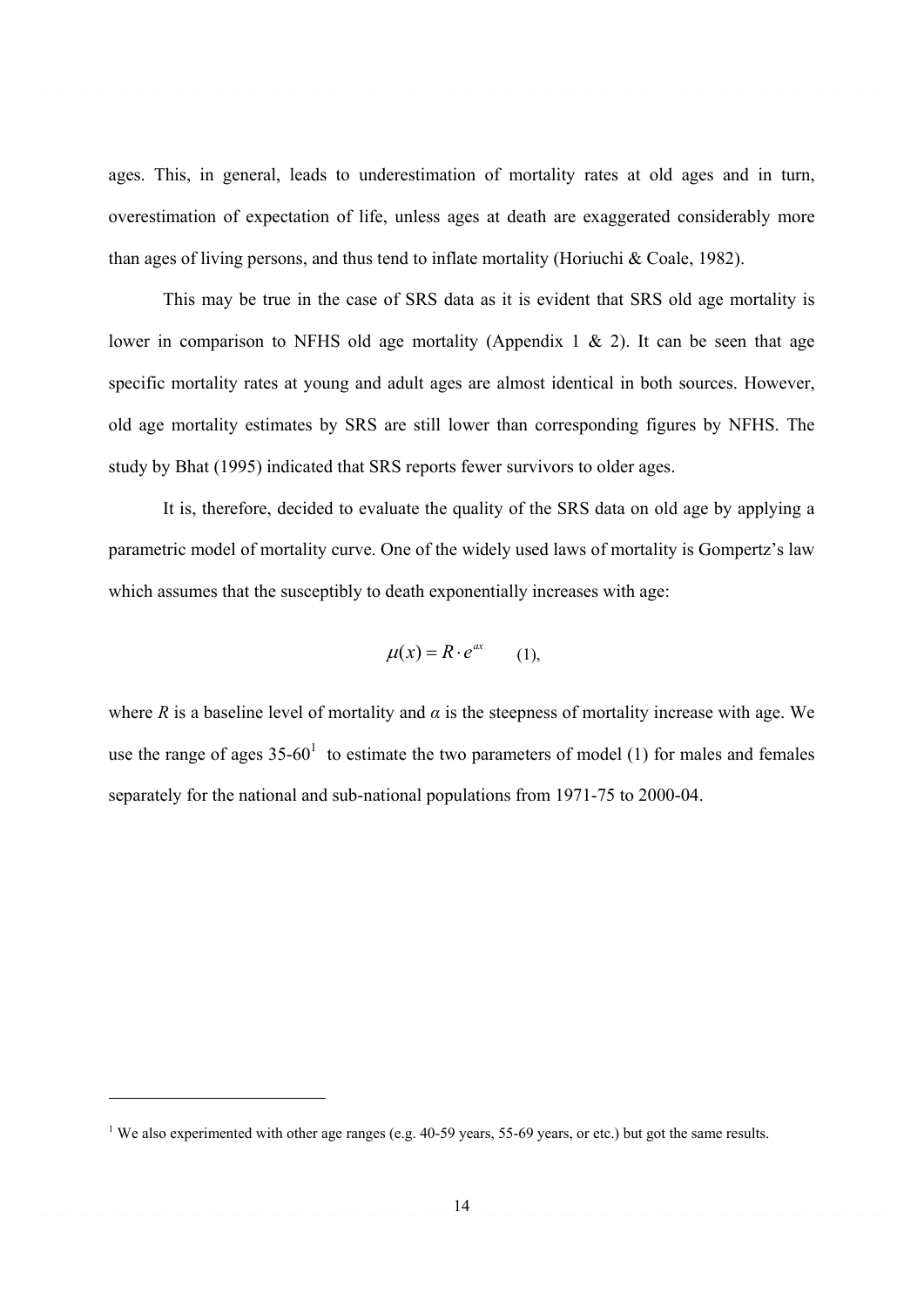

# **Figure 2 Application of Gompertz Curve on SRS Data Male and Female for All India, 1981-85 and 2000-04**

Sources: own estimates based on the SRS based abridged life tables, 1981-85 & 2000-04.

 Figure 2 shows that original male and (especially) female mortality estimates at ages 60 years and older remain higher than Gompertz model-based estimates. One possible reason behind this unexpected pattern for females is age understatement and undercount of older females in the SRS data (Bhat, 1995). All these factors may have contributed towards overstatement of mortality at older ages. Taking into account aforementioned data problems, we restrict our analyses to the age range 0 to 59 years.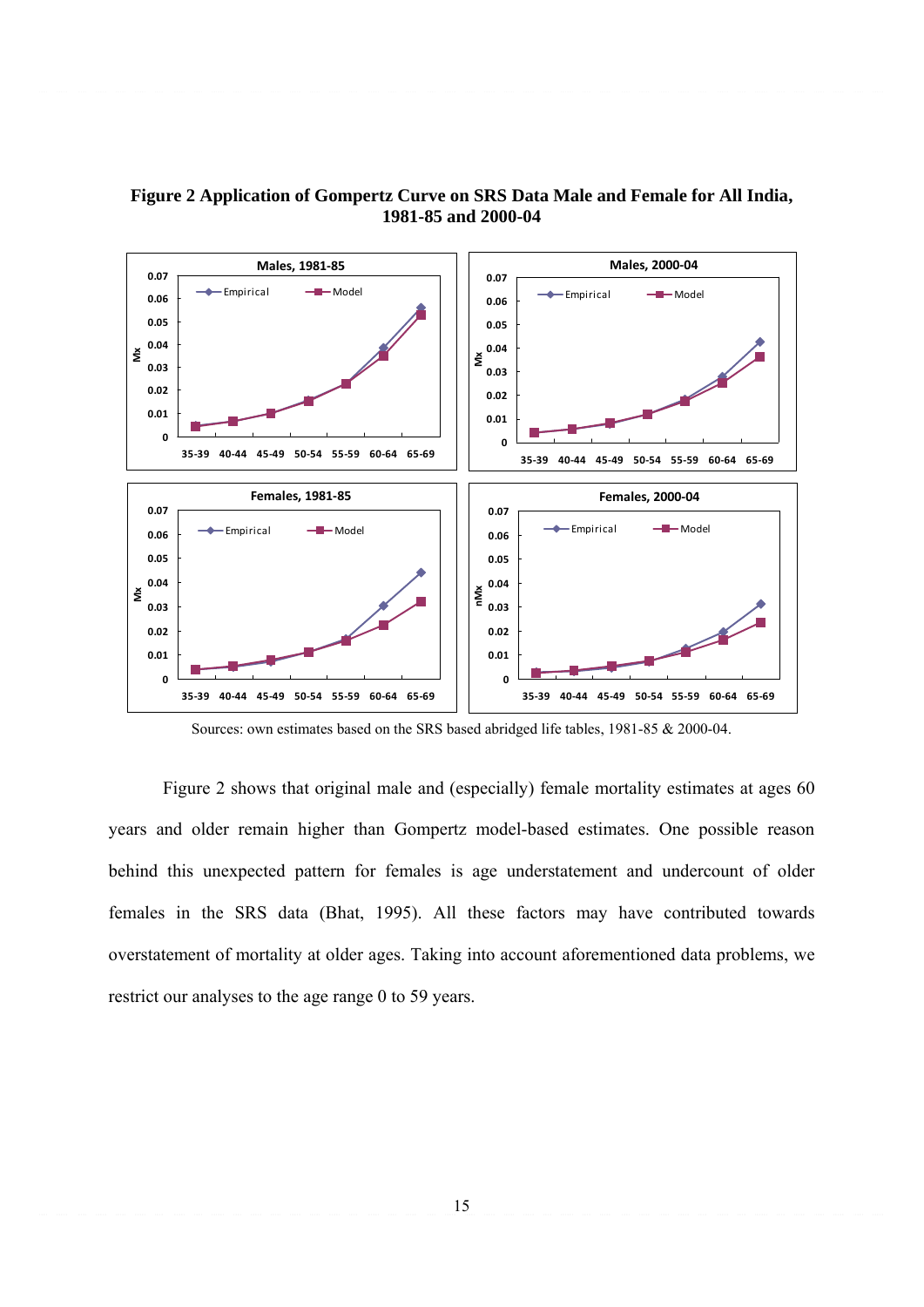#### **4. Methods**

# **4.1. Temporary life expectancy**

Life expectancy is the most widely used aggregated mortality measure in public health research. As we showed, the precision of life expectancy estimates based on the SRS data can be affected by errors in the old age which makes estimates of overall life expectancy at birth questionable. Arriaga (1984) showed that such problems can be avoided by the use of temporary life expectancies (or life expectancies between two specific ages). Following this idea, we compute temporary life expectancies between the exact ages 0 and 60:

$$
e_{0/60} = \frac{T_0 - T_{60}}{l_0}
$$

where  $l_0$  is the radix of the life table,  $T_0$  and  $T_{60}$  are the numbers of person-years lived after ages 0 and 60, respectively. While life expectancy at birth depends on mortality rates over the whole age range of ages (including age over 60 years), the temporary life expectancy depends on mortality rates between the exact ages 0 and 60.

#### **4.2. Absolute and relative dispersion measures of mortality**

Dispersion measure of mortality is defined as the average absolute inter-population life expectancy difference between all pairs of populations, weighted by their sizes (Shkolnikov et al., 2003, Moser et al, 2005). Decrease and increase in *DMM* show changes in absolute inequality among the states expressed in years of human life, respectively.

Following Moser et al. (2005), we compute DMM for 16 states of India applying on  $e_{0/60}$ .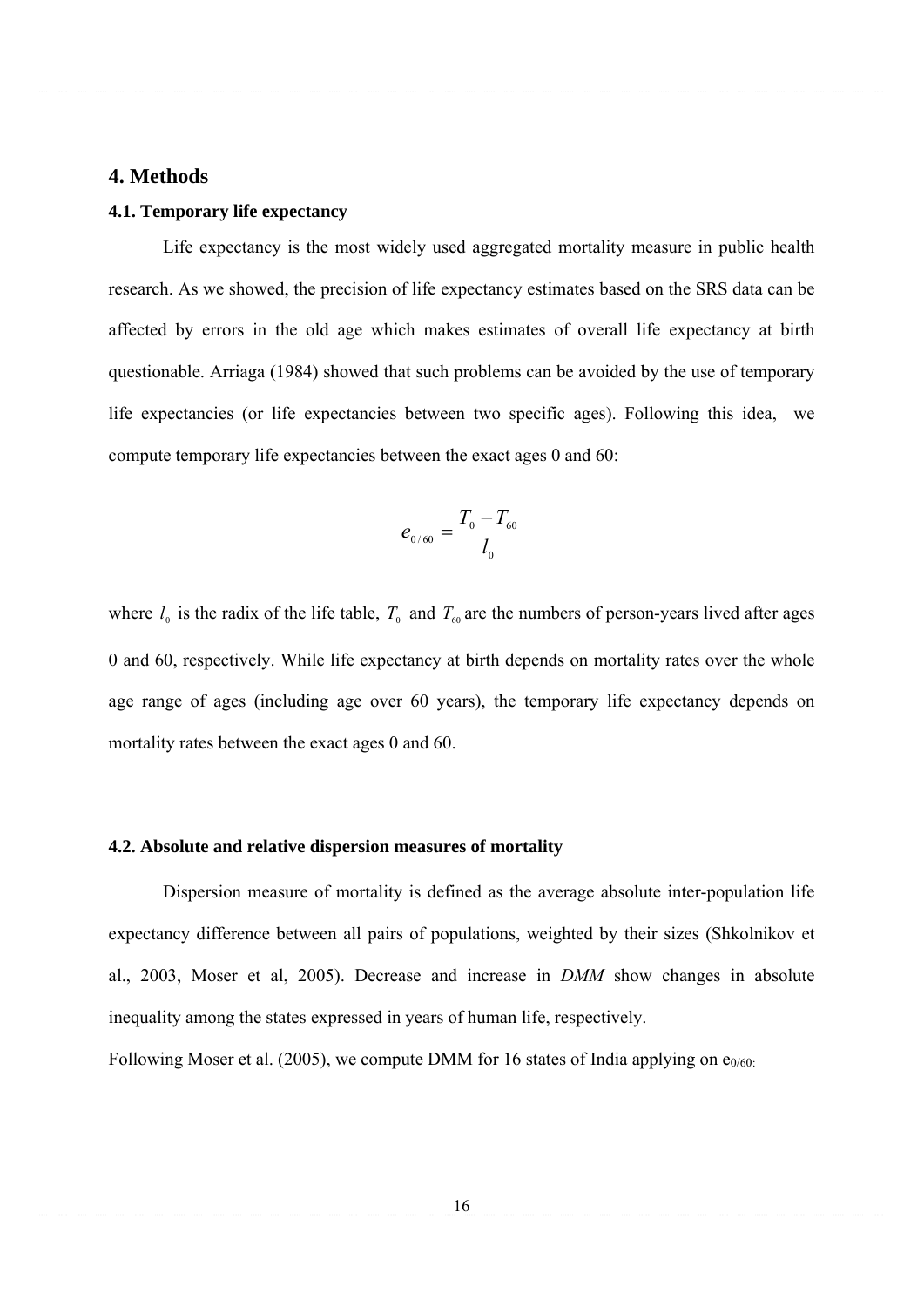$$
DMM = \frac{1}{2} \left[ \sum_{i} \sum_{j} p_{i} p_{j} \left( e_{0/60}^{i} - e_{0/60}^{j} \right) \right],
$$

where indexes *i, j* run across the states,  $1 \le i, j \le 16$ ,  $e_{0/60}^i$  is temporary life expectancy of state *i*, and  $p_i$  are the population weights of the states *i*,  $\sum_i p_i = 1$ .

 Another measure that we use to assess the relative inter-regional inequality in longevity in India is Gini coefficient (*G*). *G* is a measure of relative inequality that is equal to DMM divided by the average life expectancy (Shkolnikov et al. 2003):

$$
G = \frac{DMM}{e_{0/60}} \text{ , where } \overline{e_{0/60}} = \left[ \sum_i p_i e_{0/60}^i \right].
$$

#### **4.3. Method of decomposition of temporary life expectancy by age**

The method for discrete age decomposition of differences between two life expectancies by age was developed independently in the 1980s by the three researchers from Russia, the USA, and France (Andreev, 1983; Arriaga 1984; Pressat, 1985; Andreev et al., 2002). The decomposition of temporary life expectancy by age between the exact ages 0 and 60 can be expressed as:

$$
e_{x/60}^2 - e_{x/60}^1 = \frac{1}{l_0} \sum_i \delta_i ;
$$

$$
\delta_{i} = \frac{1}{2} \left[ l \frac{2}{x} \left( e^{2} \frac{1}{x} \left( 60 - e^{2} \frac{1}{x} \right) - l \frac{2}{x} \left( e^{2} \frac{1}{x} \right) - l \frac{2}{x} \left( e^{2} \frac{1}{x} \right) - l \frac{1}{x} \left( e^{2} \frac{1}{x} \right) - l \frac{1}{x} \left( e^{2} \frac{1}{x} \left( 60 - e^{2} \frac{1}{x} \right) \right) - l \frac{1}{x} \left( e^{2} \frac{1}{x} \left( e^{2} \frac{1}{x} \right) - l \frac{1}{x} \left( e^{2} \frac{1}{x} \right) - l \frac{1}{x} \left( e^{2} \frac{1}{x} \right) - l \frac{1}{x} \left( e^{2} \frac{1}{x} \right) - l \frac{1}{x} \left( e^{2} \frac{1}{x} \right) - l \frac{1}{x} \left( e^{2} \frac{1}{x} \right) - l \frac{1}{x} \left( e^{2} \frac{1}{x} \right) - l \frac{1}{x} \left( e^{2} \frac{1}{x} \right) - l \frac{1}{x} \left( e^{2} \frac{1}{x} \right) - l \frac{1}{x} \left( e^{2} \frac{1}{x} \right) - l \frac{1}{x} \left( e^{2} \frac{1}{x} \right) - l \frac{1}{x} \left( e^{2} \frac{1}{x} \right) - l \frac{1}{x} \left( e^{2} \frac{1}{x} \right) - l \frac{1}{x} \left( e^{2} \frac{1}{x} \right) - l \frac{1}{x} \left( e^{2} \frac{1}{x} \right) - l \frac{1}{x} \left( e^{2} \frac{1}{x} \right) - l \frac{1}{x} \left( e^{2} \frac{1}{x} \right) - l \frac{1}{x} \left( e^{2} \frac{1}{x} \right) - l \frac{1}{x} \left( e^{2} \frac{1}{x} \right) - l \frac{1}{x} \left( e^{2} \frac{1}{x} \right) - l \frac{1}{x} \left( e^{2} \frac{1}{x} \right) - l \frac{1}{x} \left( e^{2}
$$

where i=1, 2, 3, …, 13;  $x_1 = 0$ ,  $x_2 = 1$ ,  $x_i = (i - 2) \cdot 5$  (for *i*≥3).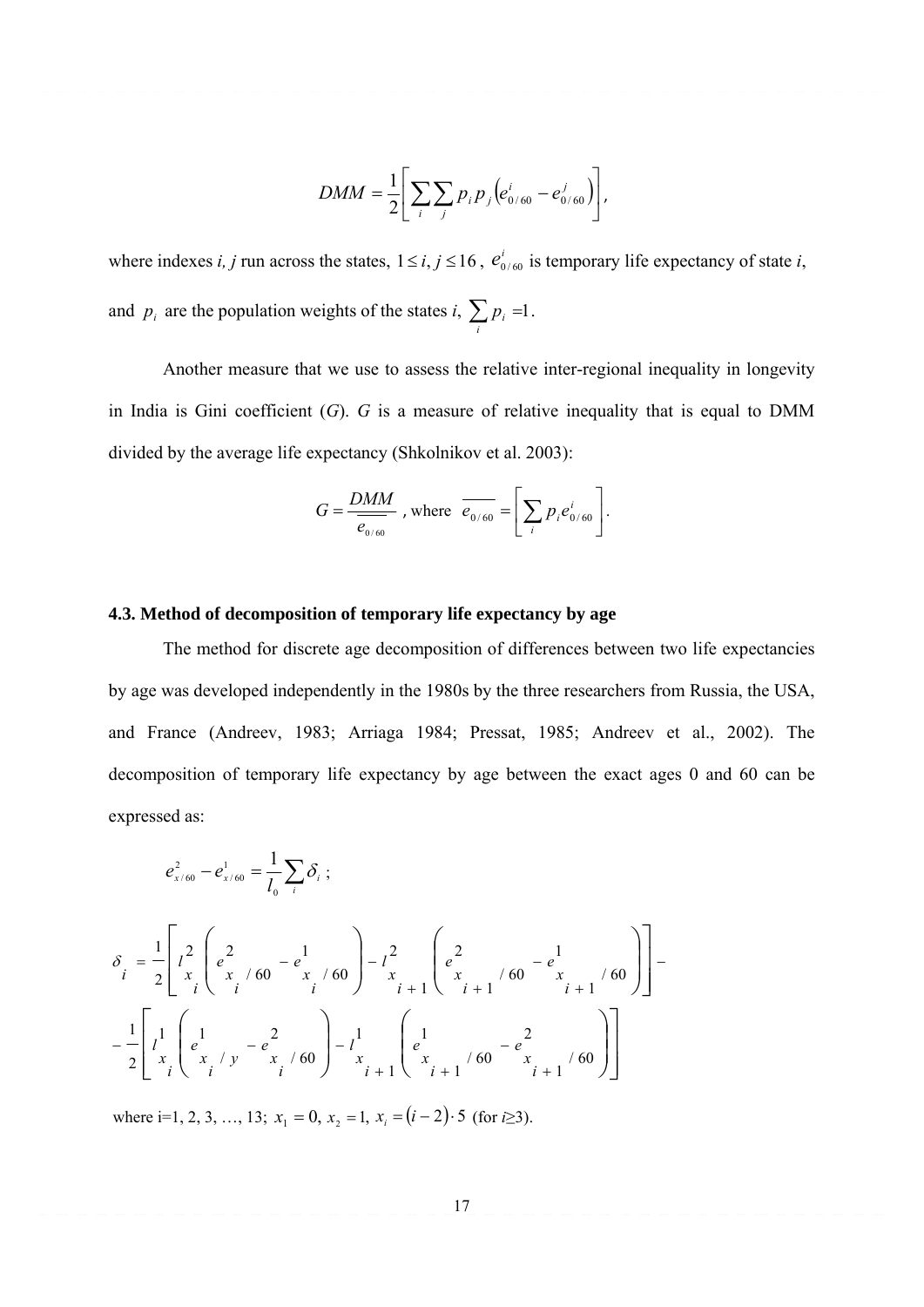# **5. Results**

# **5.1. Changes in temporary life expectancy**

 Figure 3 depicts trends in temporary life expectancy for the total, urban, and rural populations of India. First, it is interesting to notice the fact that for the total population, female disadvantage against males is observed throughout the whole period 1971-2004 with the only exception to 1986-90. The female longevity disadvantage is especially pronounced and still persisting in the rural areas and may be attributed to higher level of female child and maternal mortality (R.G.I. 2006). At the same time, Indian urban females had much smaller disadvantage in the early 1970s and catch up with males in the first half of the 1980s. Since then, females in urban areas have been maintaining a small longevity advantage as compared to males.

**Fig. 3 Trends in temporary life expectancy between exact ages 0 and 60 in India, 1971-75 to 2000-04.** 

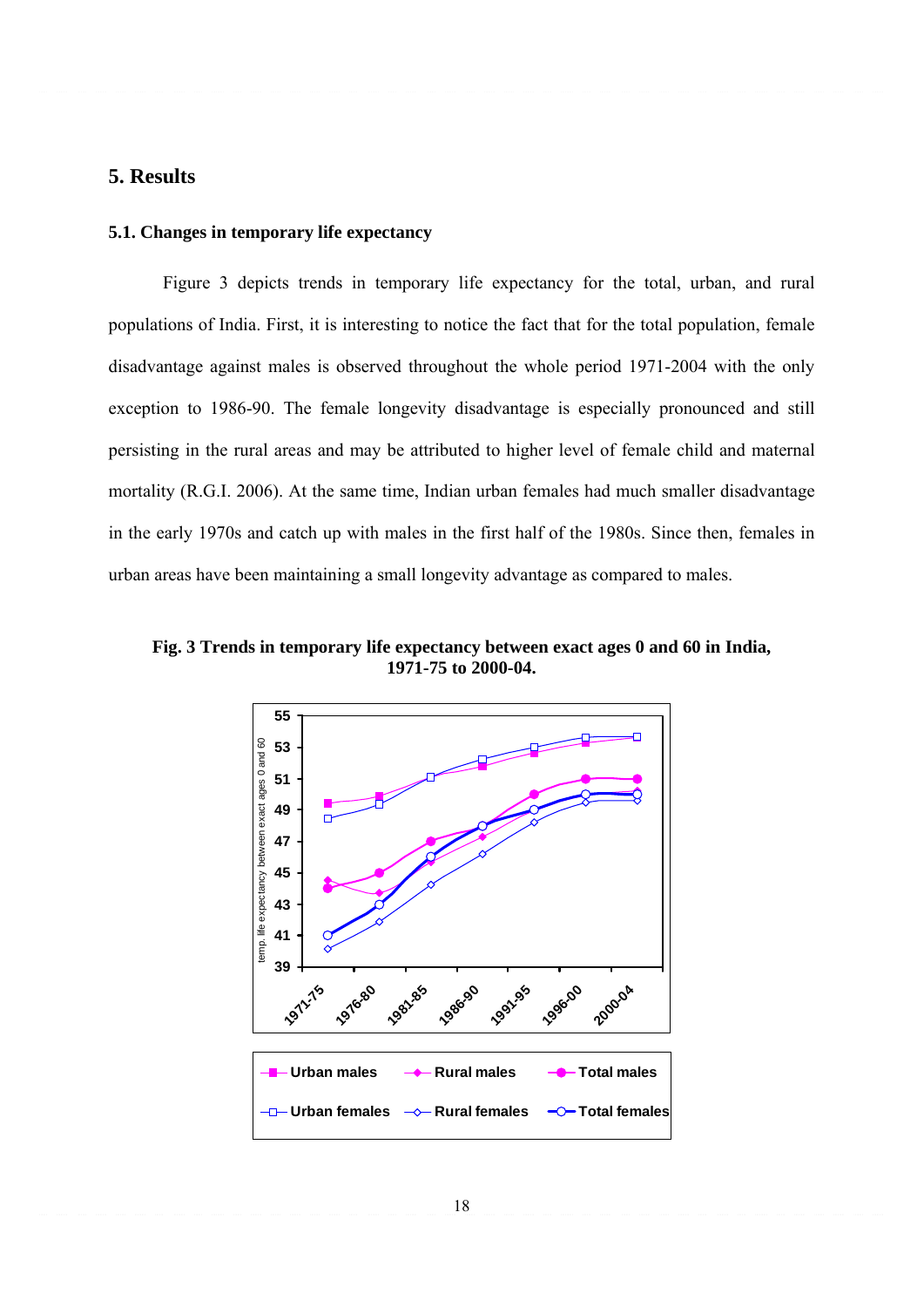Figure 4 and Appendix 4 show trends in temporary life expectancy from 1971-75 to 2000-04. It is evident that temporary life expectancy has been increasing over the time for both sexes in all states. However, the pace of increase is different in different decades. The situation has been rapidly improving until the early 1990s. Later on in the late 1990s and the early 2000s, there was a slow down or even stagnation in some studies (Figure 4).

**Figure 4. Trends in temporary life expectancy between exact ages 0 and 60 in the 16 states of India, 1971-75 – 2000-04.** 



There are important regional peculiarities in the life expectancy trends. Kerala's outstanding performance in terms of temporary life expectancy was observed throughout the whole period. The Kerala phenomenon has been extensively discussed in literature (Sen, 1993, 1998, 2001; Caldwell, 1986; Bhat & Rajan, 1990; Nag, 1983) and we will not focus on it here. Despite the fact that temporary life expectancy for Uttar Pradesh was the lowest throughout the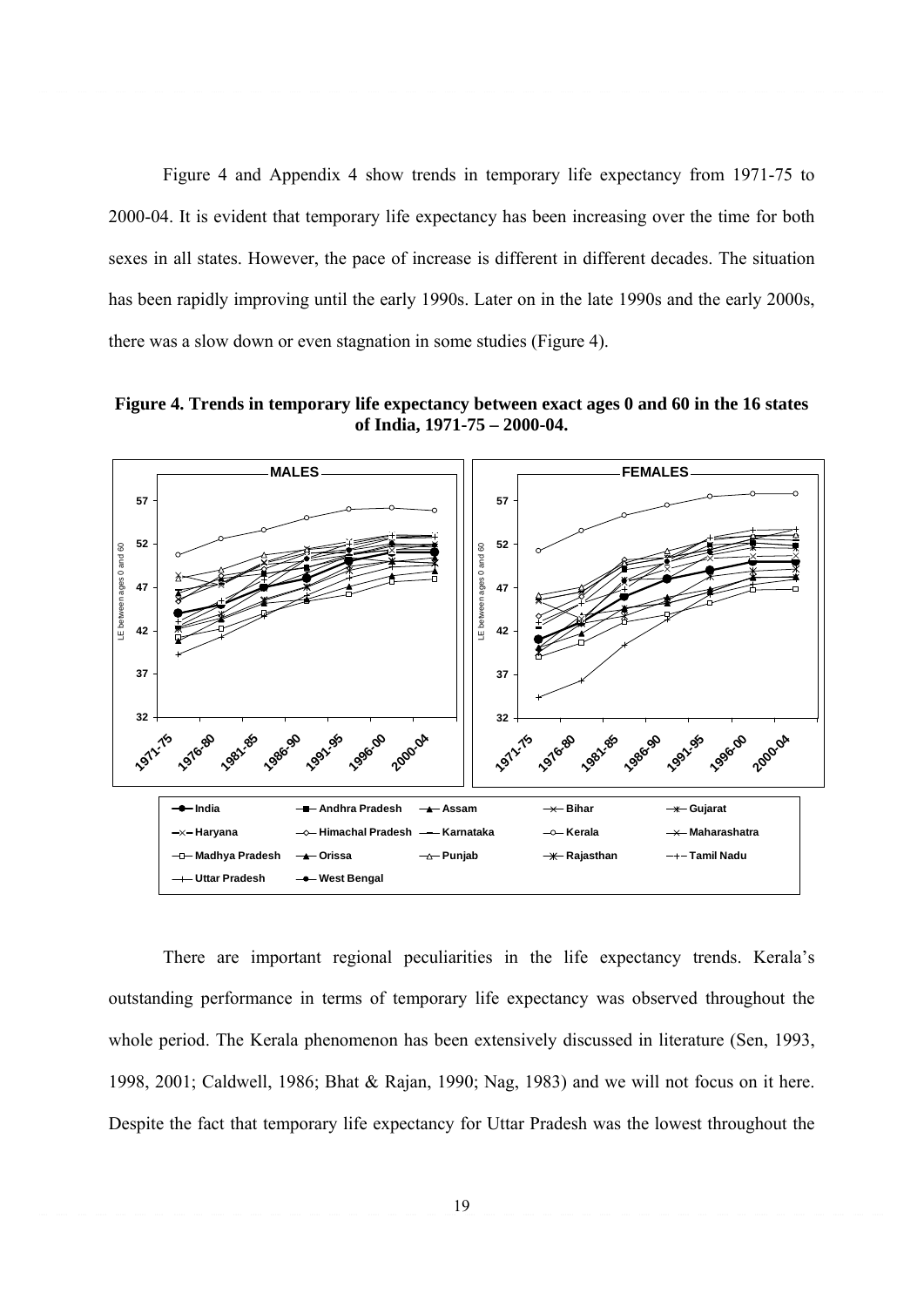period 1971-90, the improvements in this state (especially for females) were much steeper than in another poorly performing state, Madhya Pradesh.

Another important point is the convergence of temporary life expectancy among states with time. The gap between regions with the highest and lowest male temporary life expectancies has dropped from 11.4 years in 1971-75 to 7.9 years in 2000-04. Throughout the whole period, the equivalent gap for females was greater than that for males. However, Indian females experienced also a faster reduction of the gap from 16.8 years in 1971-75 to 11.0 years in 2000-04.

In contrast to the max-min gap, DMM and Gini measures account for mortality in every region and for their population sizes. Table 2 shows values of the two measures of absolute life expectancy inequality at different time points. Between 1971-1975 and 2000-2004, both measures have decreased by about one half suggesting a radical reduction of the inter-state inequality in the face of death.

| Table 2. Gini coefficient and dispersion measure of mortality for age group 0-59 in India in |
|----------------------------------------------------------------------------------------------|
| $1971 - 2004.$                                                                               |

|         |                   | <b>Male</b>           | Female            |                       |  |  |  |
|---------|-------------------|-----------------------|-------------------|-----------------------|--|--|--|
| Year    | Gini (in percent) | <b>DMM</b> (in years) | Gini (in percent) | <b>DMM</b> (in years) |  |  |  |
| 1971-75 | 4.1               | 1.75                  | 0.1               | 2.51                  |  |  |  |
| 1981-85 | 3.1               | 1.46                  | 4.5               | 2.05                  |  |  |  |
| 1991-95 | 2.4               | 1.19                  | 3.4               | .69                   |  |  |  |
| 2000-04 | ∣.9               | 0.96                  | 2.9               | .49                   |  |  |  |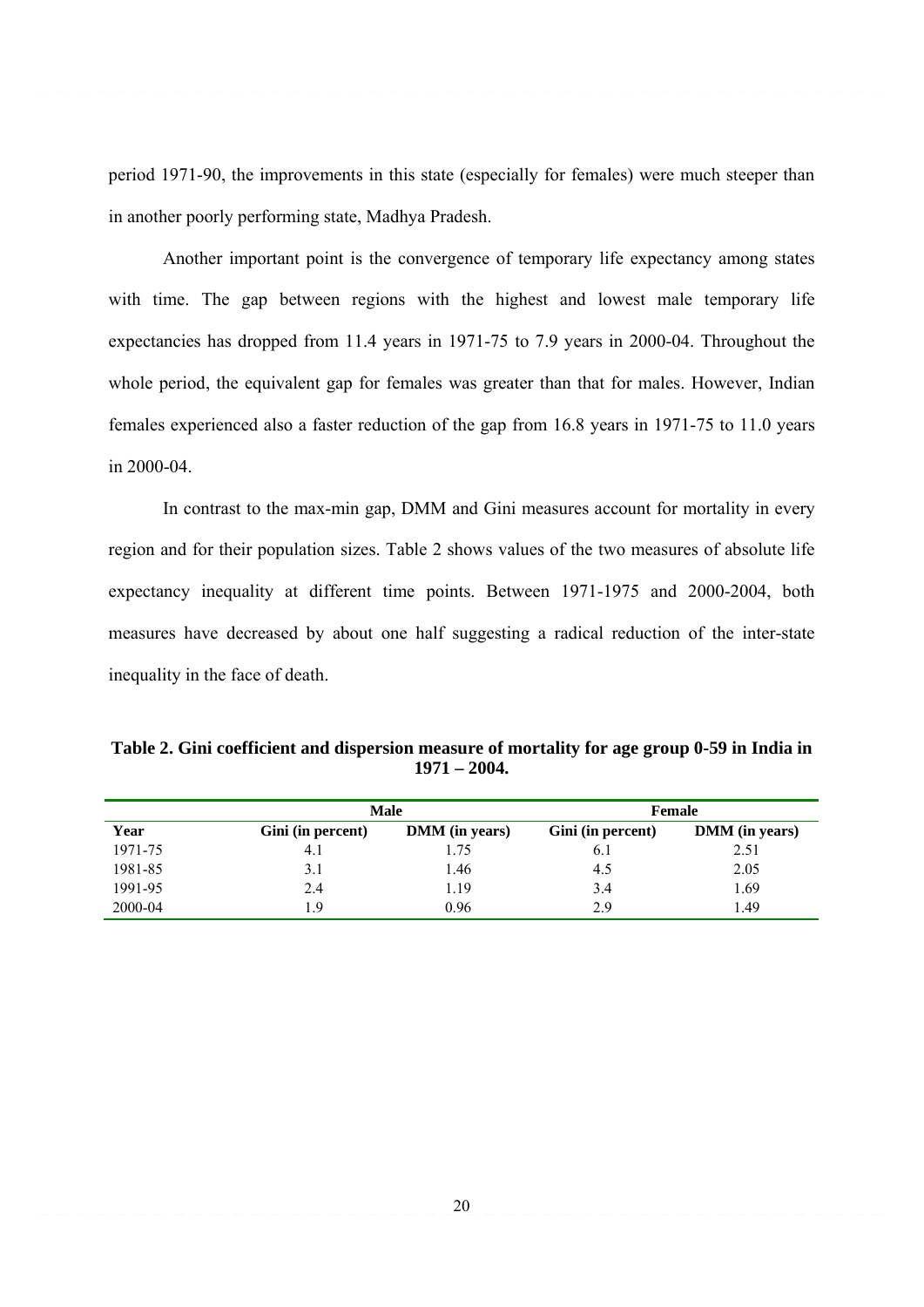#### **5.2. Geographical pattern of temporary life expectancy**

 After the just described long term convergence, inter-regional differences in temporary life expectancy in 2000-2004 still remained very substantial (7.9 and 11.0 years for males and females, respectively). Figure 5 shows geographical patterns of the male and female temporary life expectancies in 2000-2004. The north-south differential is the most important regularity on both maps. Life expectancy tends to be lower in the states situated in the north and north-east of the country and higher in the south and south-west. The northern states of Himachal Pradesh and Punjab constitute a notable exception. The observed tendency is quite similar to the one described by Bhat twenty years ago (Bhat, 1987) suggesting that in spite of the convergence relative positions of the states have not changed much.



**Figure 5. Temporary life expectancy between exact ages 0 and 60 for Indian states in** 

Abbreviations: 1- Haryana, 2- Himachal Pradesh, 3- Punjab, 4 - Rajasthan, 5 - Uttar Pradesh, 6 - Madhya Pradesh, 7 - Assam, 8 – Bihar, 9 – Orissa, 10 - West Bengal, 11 – Gujarat, 12 – Maharashtra, 13 - Andhra Pradesh, 14 – Karnataka, 15 – Kerala, 16 - Tamil Nadu.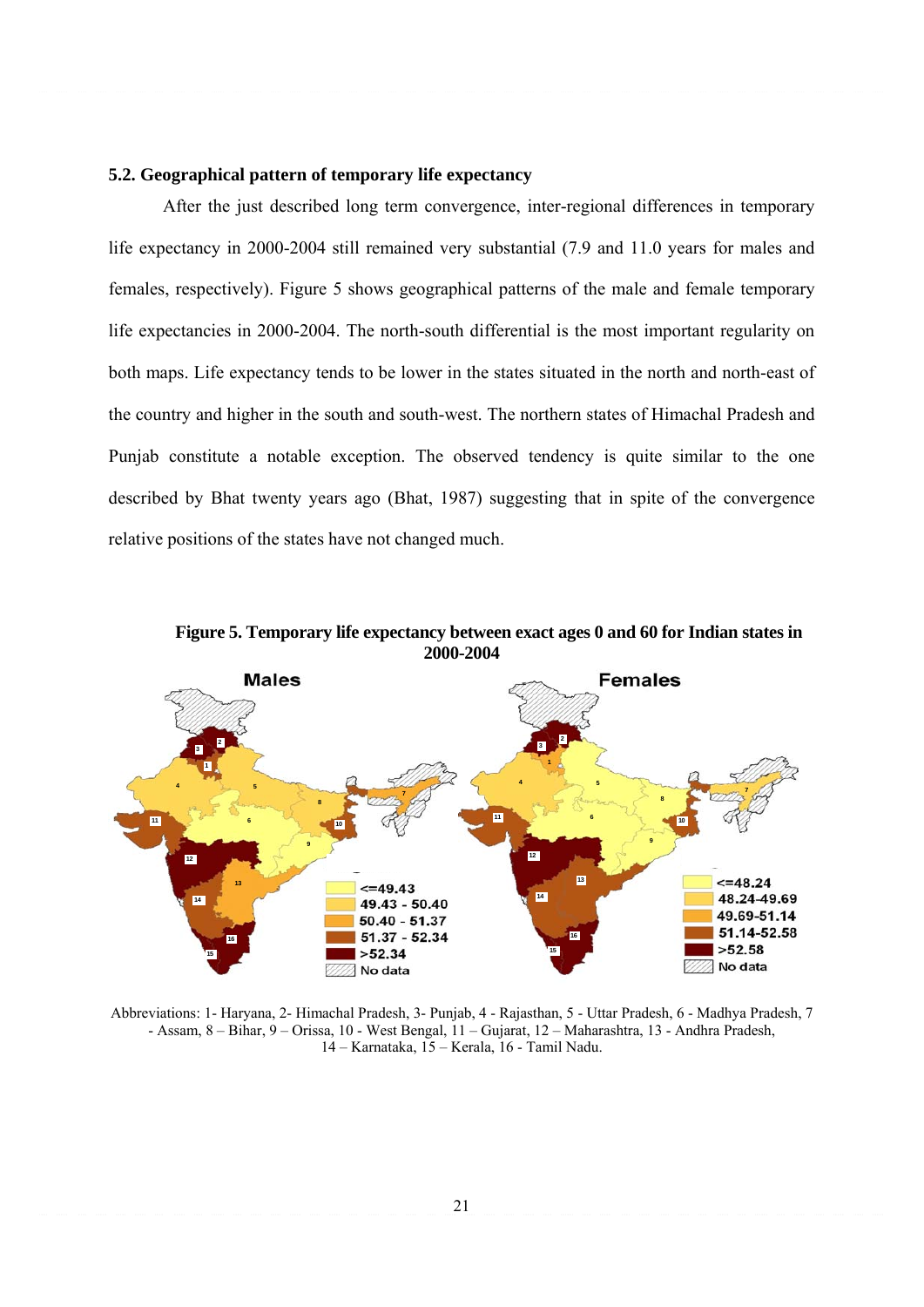#### **5.3. Contributions of child and adult mortality to increase in the temporary life expectancy**

Results of age decomposition of changes in temporary life expectancy between 1971- 1975 and 1986-1990 and between 1991-1995 and 2000-2004 are depicted in Figures 6 and 7. We show only contributions of mortality changes in the two broad age groups of children aged 0 to14 and adults aged 15 to 59.

One immediate inference can be drawn: an overwhelming part of the total growth of temporary life expectancy is attributable to reduction of child mortality. With a few exceptions (males in Kerala and females in Andhra Pradesh and Haryana from 1991-95 to 2000-04), contributions of child ages are positive for all states irrespective of sex and time period. The second important point is that the gain in temporary life expectancy is much more important for the first than for the second period. From 1971-75 to 1986-1990, the increases in temporary life expectancy were 4.9 and 6.1 years among males and females, respectively. For the period between 1991-1995 and 2000-2004, the gains constituted only 1.2 years for both sexes. These low values tell about a significant slow down in the positive health trend. Appendixes 5a and 5b allow to trace the slowing down trend of mortality reduction by looking at the state- and periodspecific values of probabilities of dying within the ranges of child and adult ages.

Decomposition analysis reveals that the diminishing contributions of younger ages are the main reason of such slow down in temporary life expectancy (Figures 6 and 7). The declining contribution of younger ages can be explained by the fact that infant and child mortality has reached the levels beyond which further reduction is unattainable without very substantial improvement in health care and living conditions.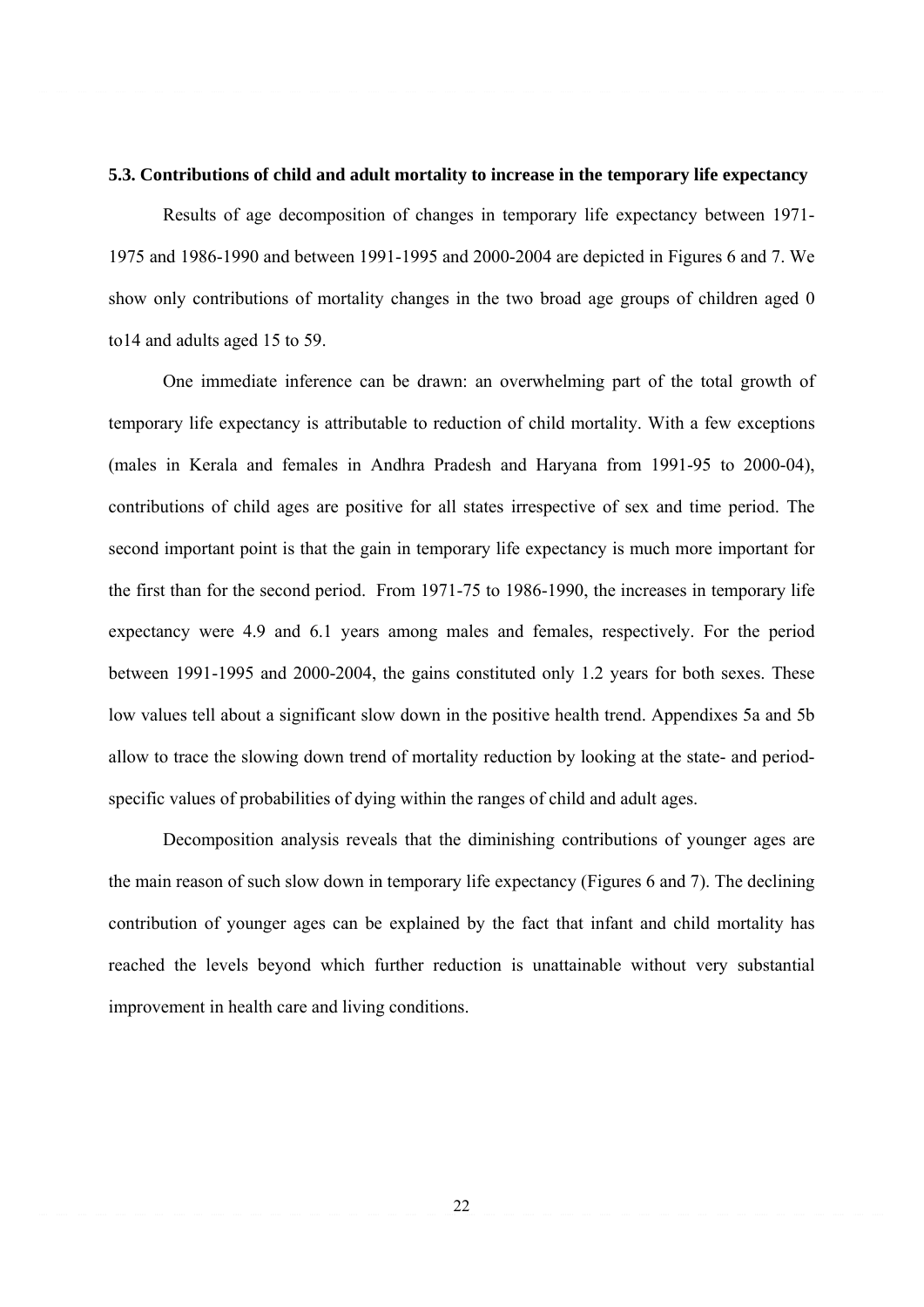



Notes: 1. Total gains in temporary life expectancy are shown above each bar. 2. Decomposition for Bihar and West Bengal states was performed for the period from 1981-85 to 1986-90.

Abbreviations: AP - Andhra Pradesh, AS - Assam, BH – Bihar, GU – Gujarat, HA- Haryana, HP - Himachal Pradesh, KA – Karnataka, KE – Kerala, MP - Madhya Pradesh, MA – Maharashtra, OR – Orissa, PU - Punjab, RJ - Rajasthan, TN - Tamil Nadu, UP - Uttar Pradesh, WB - West Bengal.

# **Figure 7. Decomposition of changes in temporary life expectancy between exact ages 0 and 60 by two broad age groups for India and its states: 1991-1995 to 2000-2004.**



Notes: 1. Total gains in temporary life expectancy are shown above each bar. 2. Decomposition for Bihar and West Bengal states was performed for the period from 1981-85 to 1986-90.

Abbreviations: AP - Andhra Pradesh, AS - Assam, BH – Bihar, GU – Gujarat, HA- Haryana, HP - Himachal Pradesh, KA – Karnataka, KE – Kerala, MP - Madhya Pradesh, MA – Maharashtra, OR – Orissa, PU - Punjab, RJ - Rajasthan, TN - Tamil Nadu, UP - Uttar Pradesh, WB - West Bengal.

Similarly to the young age group, the positive contributions of adult age group have also declined in the second period. It is interesting to note that although the contribution of ages 15 to 59 to the increase in female temporary life expectancy is positive during the whole period of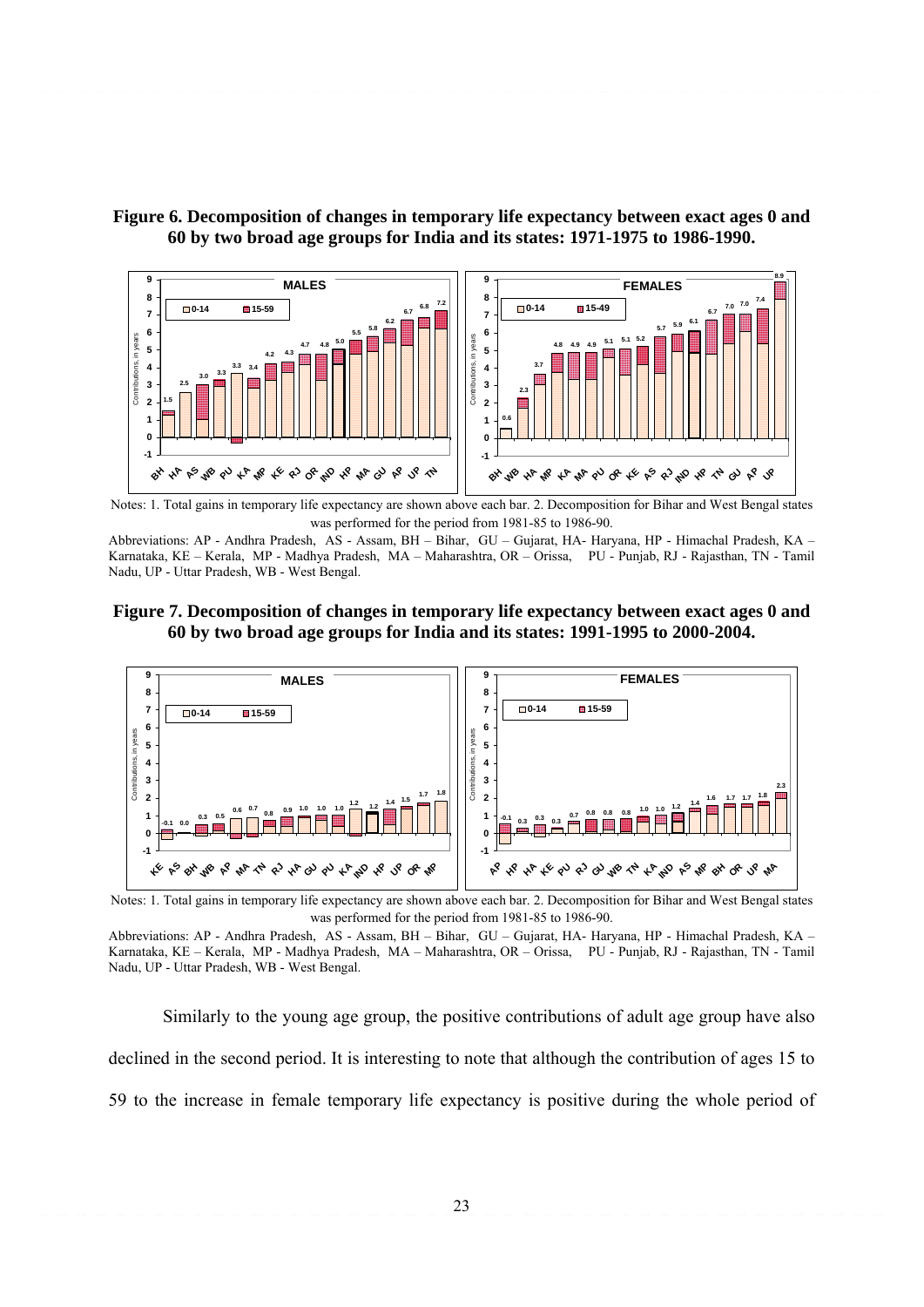observation for all states (which may be the result of improvements in maternal mortality), the equivalent figures for males appeared to be negative in some states such as Andhra Pradesh, Karnataka, and Maharashtra. This fact could be indicating a possible negative effect of growing prevalence of HIV among male adults since these states experienced the highest HIV prevalence in the antenatal care population in 2005. (NACO, 2006; IIPS and Macro, 2007). According to the NFHS III report, the HIV prevalence rate among male adults of age 15-49 is much higher than that among their female counterparts (IIPS & ORC Macro, 2007).

Probabilities of dying for the age ranges 0 to 15 and 15 to 60 in 2000-2004, given in Appendixes 5a and 5b, suggest certain difference between geographic patterns of child and adult death in India. While mortality at ages under 15 represents essentially the north-south differential described in previous section, adult mortality represents a less clear pattern with signs of an eastwest differential. Probabilities of dying of adults are higher in the states of the north-east and center-east. For females, higher levels of adult mortality are observed in Uttar Pradesh, Bihar, Assam, Madhya Pradesh, and Orissa. For males, higher adult mortality is observed in Uttar Pradesh, Madhya Pradesh, Assam, Orissa, Maharashtra, and the southern state of Karnataka. If a steep decrease of infant mortality resumes in the future, importance of adult-age mortality for the overall health will grow.

#### **6. Summary**

This study examined trends in temporary life expectancy and mortality in India and its regions. This is a challenging task due to the absence of fully functioning vital registration system in the country. Therefore, we used data from the Sample Registration System which provides the most complete and representative data on mortality in India (National Commission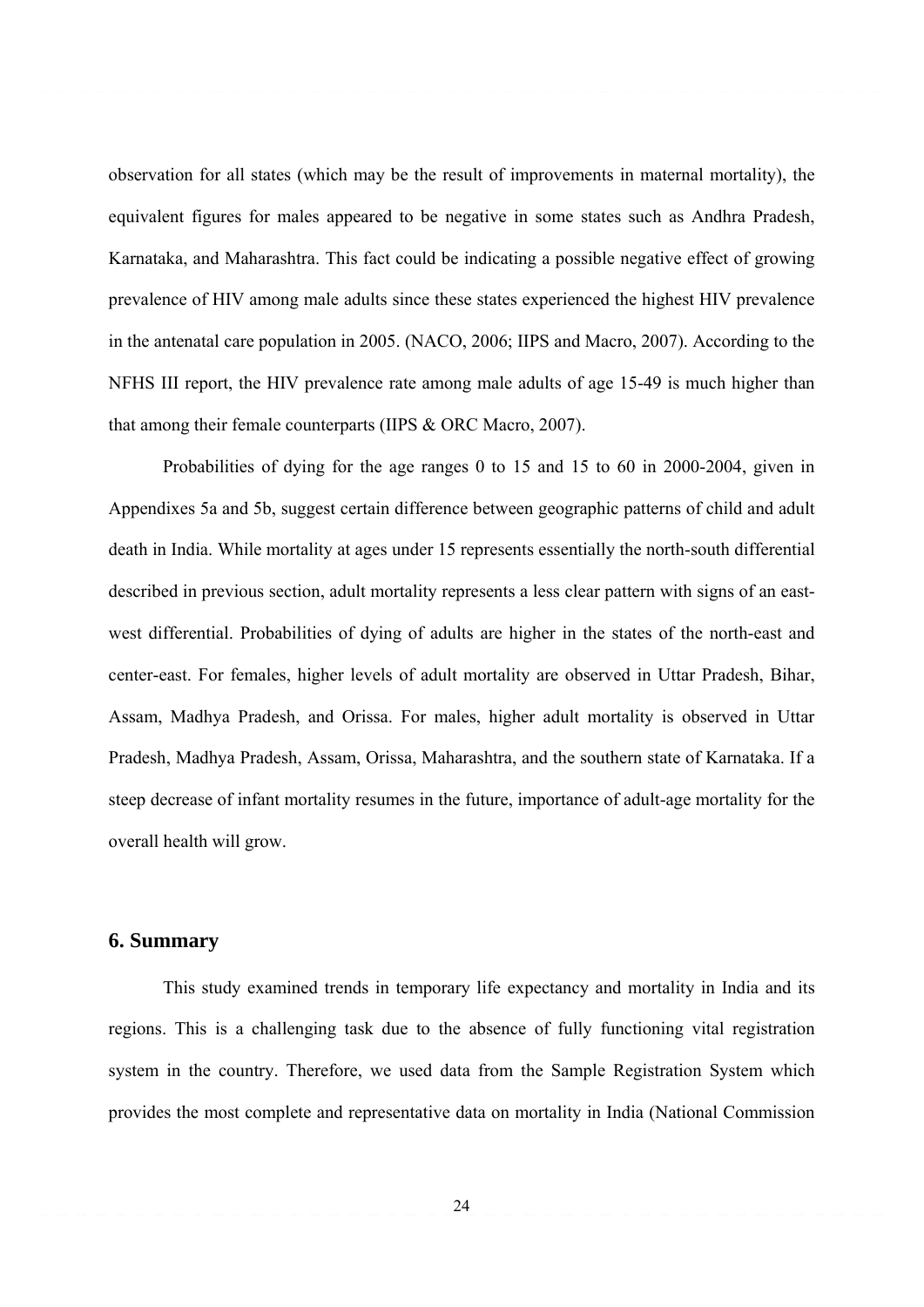on Population, 2001). Although some studies based on indirect methods suggest that there is some variation in completeness of the SRS coverage, the completeness of the SRS is generally high. However, we showed that even these data may be suffering from some deficiencies such as significant age misreporting and possible undercount of females at older ages. At the same time, the comparisons between the SRS and alternative sources (NFHS) suggested that the SRS estimates are likely to be accurate for children and adult ages. Thus, we assumed that restricting our analyses to the range of ages from 0 to 59 would allow us avoid significant data quality problems. Therefore, we believe that our analyses describe the major regularities of variation in health correctly. However, it is still worth to undertake more in-depth and systematic studies and checks for assessing the quality of the SRS data across the regions of India.

Temporary life expectancy between the exact ages 0 and 60 years was used to examine trends in life expectancy and mortality in India and its states. We generally observed an increase in temporary life expectancy for all states. Our study revealed also that temporary life expectancy has been converging across the states with time. This is mostly attributable to slower improvements in the states having initially higher longevity levels. However, we also identified important differences in the pace of improvement between the states and across time periods. It is worrying that after a spectacular progress during the 1970s and the 1980s, improvements in longevity have very much slowed down in the 1990s and 2000s.

The increases in temporary life expectancy in all states were mostly determined by contributions of mortality among infants and children. The contributions of mortality reductions at adult ages were generally smaller. Both contributions of the young and adult ages have declined since the 1990s. It means that mortality tends to stabilize at rather high level. This worrying fact requires further attention of researchers and policy makers as a matter of priority.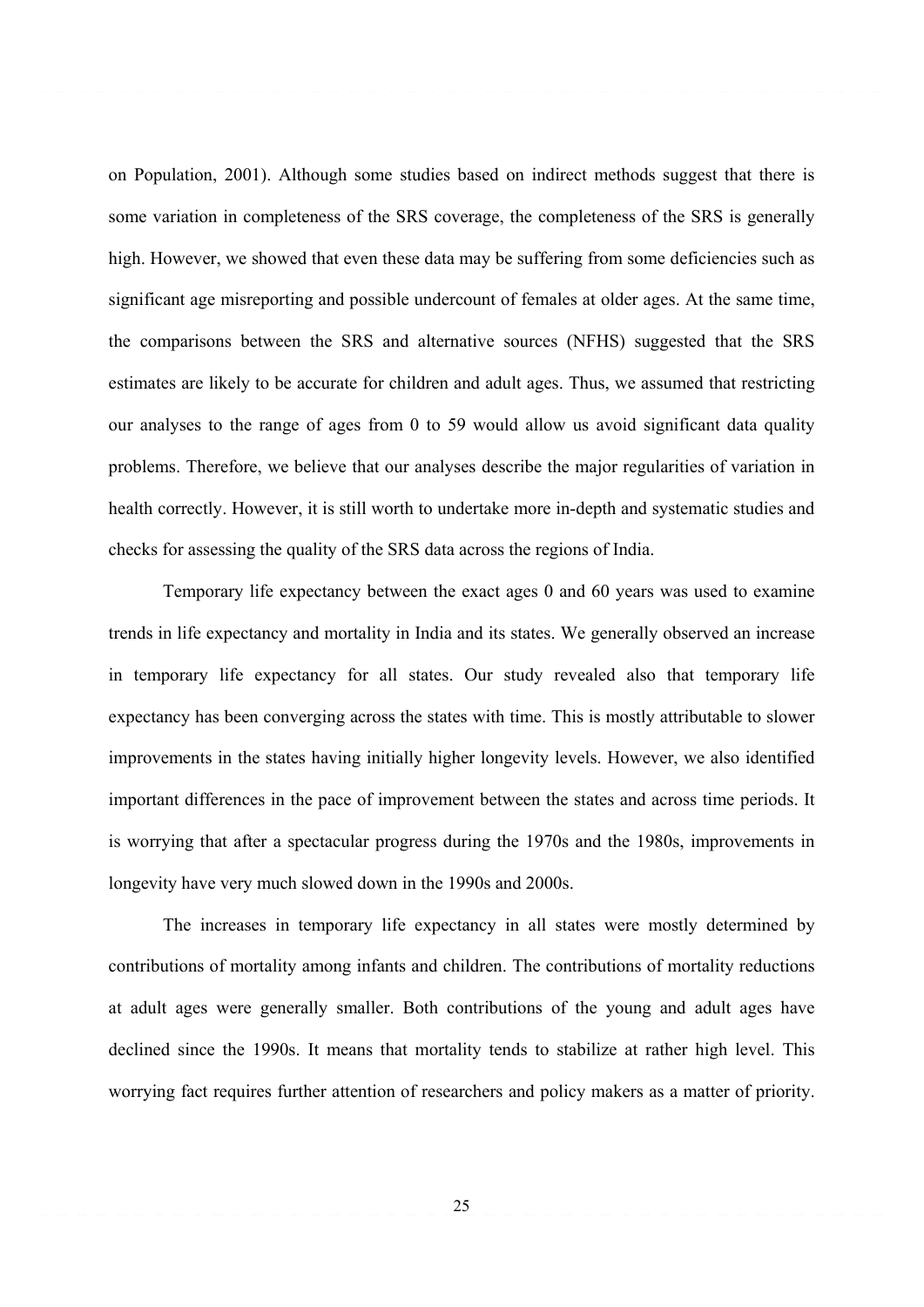Another important issue is persisting female health disadvantage which is particularly notable in rural areas and in some states.

The trends in temporary life expectancy for India and its states, and, especially, the recent slow down in improvements, leads to some general and more specific questions. First of all, it is necessary to examine causes of death that stand behind the observed slowing down of the progress and to evaluate the scale of the newly emerging health threats such as AIDS, returning infectious disease, and growing burden of chronic diseases and injuries. It is important to understand where is India going in terms of the stages of epidemiologic transition? It seems that India can be facing now a difficult transition from fight with traditional infectious diseases of childhood that were treated by simple and relatively inexpensive means such as sanitation and hygiene, vaccination, and drug therapy to a struggle with health problems of adulthood that are much more difficult to treat or prevent. Public health research should focus on identifying deficiencies and adverse conditions that prevent India from realizing its rapidly growing economic potential in further improvement of health of its population.

# **Acknowledgements**

Ms. Nandita Saikia would like to express her gratitude to International Max Planck Research School for Demography and the Max Planck Institute for Demographic Research in Rostock (Germany) for providing all necessary support while preparing the paper. All authors would like to thank Dr. Evgueni M. Andreev (Max Planck Institute for Demographic Research) for his useful comments and suggestions.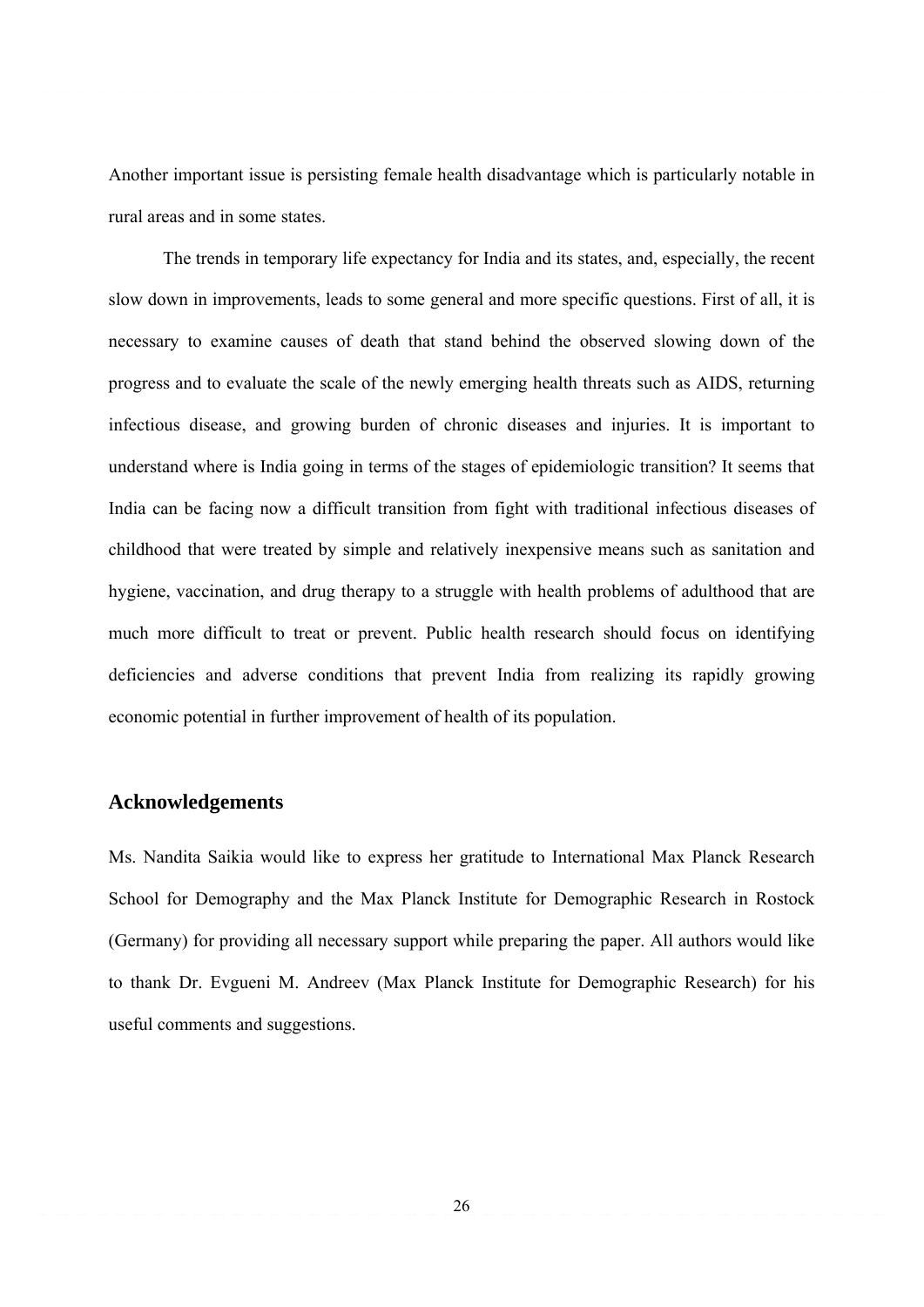# **References**

- Anderson, B.A., Silver, B.D. (1986). Infant mortality in the Soviet Union: regional differences and measurement isssues. *Population and Development Review,* Vol. 12(4), pp. 705-738.
- Andreev, E.M. (1982). Metod komponent v analize prodoljitelnosty zjizni. [The method of components in the analysis of length of life]. *Vestnik Statistiki*, Vol. 9, pp. 42-47.
- Andreev, E.M., Shkolnikov, V., Begun, A. Z. (2002). Algorithm for decomposition of differences between aggregate demographic measures and its application to life expectancies, healthy life expectancies, parity-progression ratios and total fertility rates. *Demographic Research*, Vol. 7, pp. 499-522.
- Arokiasamy, P. (2004). Regional patterns of sex bias and excess female child mortality in India. *Population,* Vol. 59, pp. 831-863.
- Arriaga, E.E. (1984). Measuring and explaining the change in life expectancies. *Demography,*  Vol. 21(1), pp. 83-96.
- Bhat, M.P. (1987). *Mortality in India: levels, trends, and patterns*. A dissertation in demography. Ann Arbor, Michigan: UMI.
- Bhat, M.P. (1995). Age misreporting and its impact on adult mortality estimates in South Asia. *Demography India,* Vol. 24(1), pp. 59-80.
- Bhat, M.P. (1998). Demographic estimates of post independence India: A new integration. *Demography India,* Vol. 27(1), pp. 23-37.
- Bhat, M.P. (2001). Recent trends in fertility and mortality in India: critical reappraisal of data from sample registration system and national family health surveys. In: *Population and development nexus in India: challenges for the New Millennium 2001.* Eds.: K. Srinivasan and M. Vlassoff. New Delhi: Tata McGraw-Hill.
- Bhat, M.P. (2002). Completeness of India's Sample Registration System: an assessment using the General growth-balance method. *Population Studies,* Vol. 56(2), pp. 119-134.
- Bhat, M.P., Rajan, S.I. (1990). Demographic Transition in Kerala Revisited. *Economic and Political Weekly*, Vol. 25, No. 35/36, pp. 1957-1980.
- Caldwell, J.C. (1986). Routes to low mortality in poor countries. *Population and Development Review*, Vol. 12, No. 2, pp. 171-220
- Dyson, T., Moore, M. (1983). On kinship structure, female autonomy, and demographic behavior in India. *Population and Development Review,* Vol. 9(1), pp. 35-60.
- Hayes, R., Mertens,T., Lockett, G. Rodrigues, L. (1989). *Causes of adult deaths in developing countries: a review of data and methods*. Washington, DC: World Bank, Population and Human Resources Department.
- Horiuchi, Sh., Coale, A.J. (1982). A simple equation for estimating the expectation of life at old ages. *Population Studies,* Vol. 36(2), pp. 317-326.
- India, Registrar General (India, R.G.) (1983b). Report on intensive enquiry conducted in subsample of SRS units, (1980-81). *Occasional Paper No 2of 1983*. Delhi: Controller of Publication.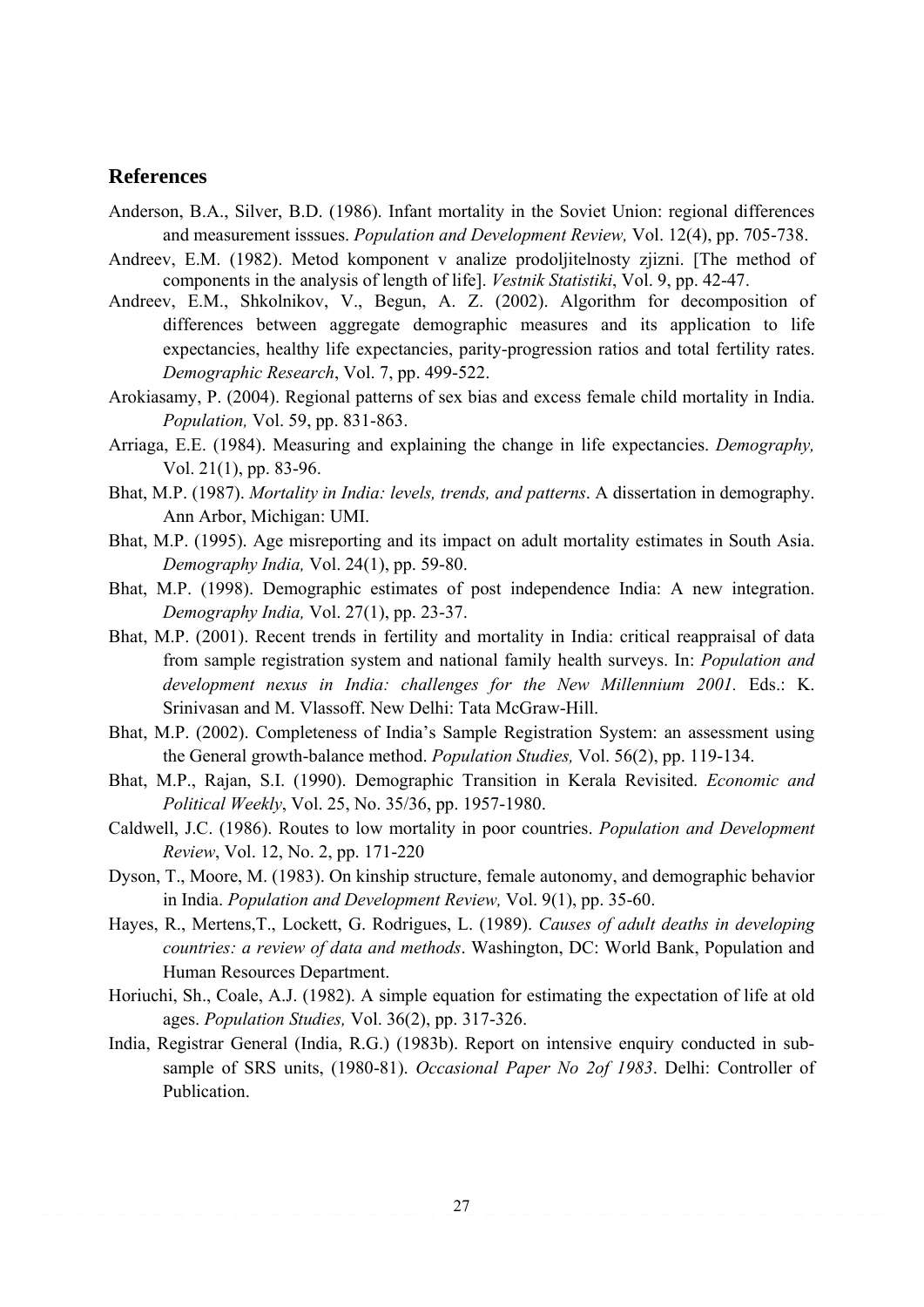- India, Registrar General (India, R.G.) (1988). Report on intensive enquiry conducted in subsample of SRS units. *Occasional Paper No 1 of 1988*. Delhi: Controller of Publication.
- India, Registrar General (India, R.G.) (2006). Maternal mortality in India: 1997-2003. Trends, causes and risk factors. Report on collaboration with Center for Global Health Research, University of Toronto (Canada). New Delhi: India, R.G.
- International Institute for Population Sciences (IIPS) (1995). *National Family Health Survey 1992-1993, India.* Mumbai, India: International Institute for Population Sciences (IIPS) / ORC Macro International.
- International Institute for Population Sciences (IIPS) (2000). *National Family Health Survey 1998-1999*. Mumbai: International Institute for Population Sciences (IIPS) / ORC Macro International.
- International Institute for Population Sciences (IIPS) (2007). *National Family Health Survey 2005-2006, India*. Mumbai, India: International Institute for Population Sciences (IIPS) / ORC Macro International.
- Lopez, A.D., Caselli, G., Valkonen, T. (1995). Moving from description to explanation of adult mortality: issues and approaches. In: *Adult Mortality in Developing Countries: From Description to Explanation.* Eds.: G.Caselli, T.Valkonen, A.D. Lopez. Oxford: Clarendon Press.
- Malaker, C.R. (1986). Estimation of adult mortality in India: 1971-81. *Demography India,* Vol. 15(1), pp. 126-135.
- Marmot, M. (2005). Social determinants of health inequalities. *Lancet,* Vol. 365, pp. 1099-1104.
- Murthi, M., Guio, A.-C., Dreze, J. (1995). Mortality, Fertility, and Gender Bias in India: A District-Level Analysis. *Population and Development Review*, Vol. 21, No. 4, pp. 745-782.
- Moser, K., Shkolnikov, V.M., Leon, D.A. (2005). World mortality 1950-2000: divergence replaces convergence from the 1980s. *Bulletin of World Health Organisation*, Vol. 83(3), pp. 202-209.
- Namboodiri, K., Suchindran, C.M. (1987). *Life table techniques and their applications*. Florida: Academic Press Inc.
- Nag, M. (1983). Impact of Social and Economic Development on Mortality: Comparative Study of Kerala and West Bengal. *Economic and Political Weekly*, Vol. 18, No. 19/21, pp.877-900.
- National Commission on Population (2001). *Report of the Working Group on registration of births, deaths, and marriages*. New Delhi: National Commission on Population.
- Office of the Registrar General and Census Commissioner (2001). Census of India, 2001. New Delhi: Office of the Registrar General.
- Pandey, A., Choe, M.K., Sahu, D., Luther, N.Y., Chand, J. (1998). Infant and child mortality in India. In: *National Family Health Survey Subject Reports*. Mumbai (India), Hawaii (USA): International Institute for Population Sciences, East-West Center Program on Population.
- Pressat, R. (1985). Contribution des écarts de mortalité par âge à la différance des vies moyennes. *Population*, Vol. 4-5, pp. 766-770.
- Sen, A. (1993). Positional objectivity. *Philosophy and Public Affairs*, Vol. 22, No. 2, pp. 126-145.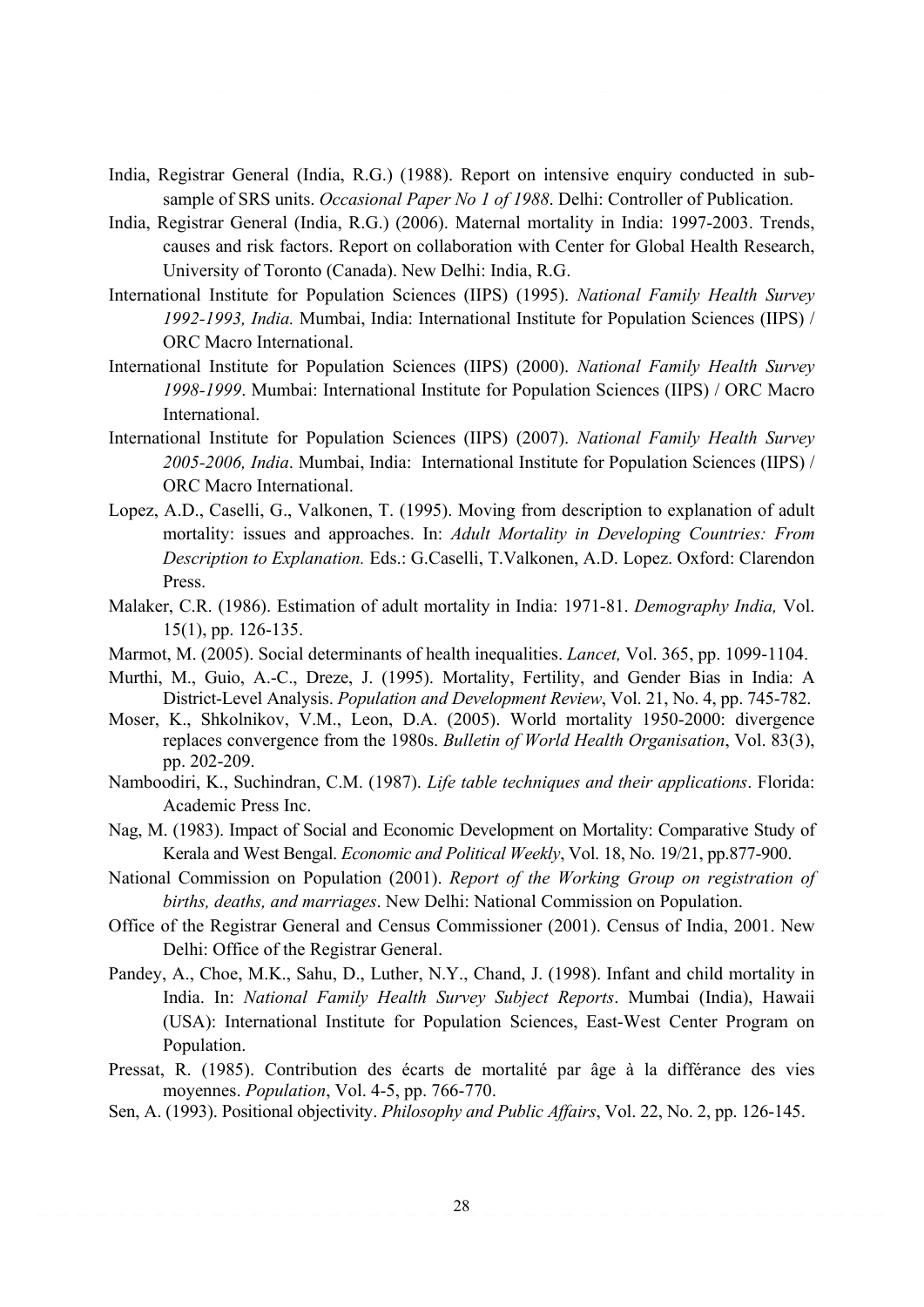- Sen, A. (1998). Mortality as an indicator of economic success and failure. *The Economic Journal*, Vol. 108, pp. 1-25.
- Sen, A. (2001). Health equity: perspectives, measurability, and criteria. In: Challenging inequities in health: from ethics to action. Eds.: T. Evans, M. Whitehead, F. Diderichsen, A. Bhuiya, M. Wirth. Oxford: Oxford University Prss.
- Shkolnikov, V.M., Andreev, E., Begun, A.Z. (2003). Gini coefficient as a life table function: computation from discrete data, decomposition of differences, and empirical examples. *Demographic Research*, Vol. 8, pp. 306-357.
- SRS based abridged life tables 1970-75: Census of India 1981 Occasional papers No. 1 of 1984, 1986, India (govt. of) Home Affairs (Min. of) Office of the Registrar General: Office of the R.G., New Delhi.
- SRS based abridged life tables 1976-80: Census of India 1981 Occasional papers No.1 of 1985, 1986, India (govt. of) Home Affairs (Min. of) Office of the Registrar General: Office of the R.G., New Delhi.
- SRS based abridged life tables 1981-85: Census of India 1981 Occasional papers No. 1 of 1989, 1989, India (govt. of) Home Affairs (Min. of) Office of the Registrar General: Office of the R.G., New Delhi.
- SRS based abridged life tables 1986-90: Occasional paper no. 1 of 1994, 1994, India, Registrar General:Vital Statistics Division, New Delhi.
- SRS based abridged life tables 1990-94 and 1991-95 SRS analytical studies report No. 1 of 1998, 1998, India: Registrar General Controller of Publications, New Delhi.
- SRS based abridged life tables 1996-2000 and 1997-2001, 2004, India, Registrar General: Controller Of Publications, New Delhi.
- SRS based abridged life tables 2000-2004: SRS Analytical Studies Report No. 1 of 2007, 2007 India, Registrar General India: Controller of Publications, New Delhi.
- SRS based abridged life tables 2002-2006, 2007, India, Registrar General India: Registrar General, New Delhi.
- Subramanian, S.V., Nandy, S., Irving, M., Gordon, D., Lambert, H., Smith, G.D. (2006). The mortality divide in India: The differential contributions of gender, caste, and standard of living across the life course. *American Journal of Public Health,* Vol. 96(5), pp. 818-825.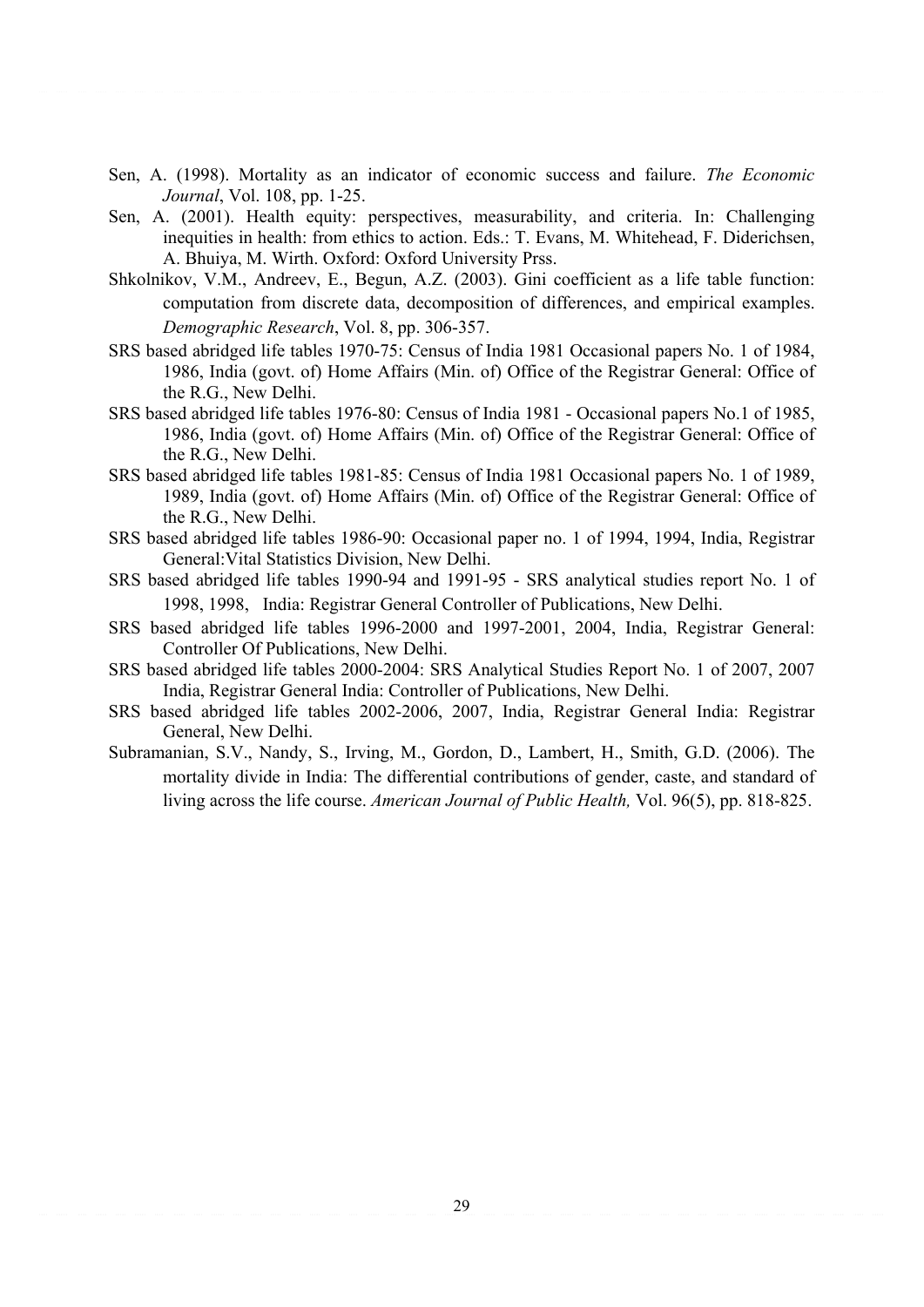# **Appendix 1. Comparison of age specific death rates between NFHS I (1991-92) and SRS (1991-92) for India**



Sources: IIPS & ORC Macro, 1995.

**Appendix 2. Comparison of age specific death rates between NFHS II (1997-1998) and SRS (1997) for India** 



Sources: IIPS & ORC Macro, 2000.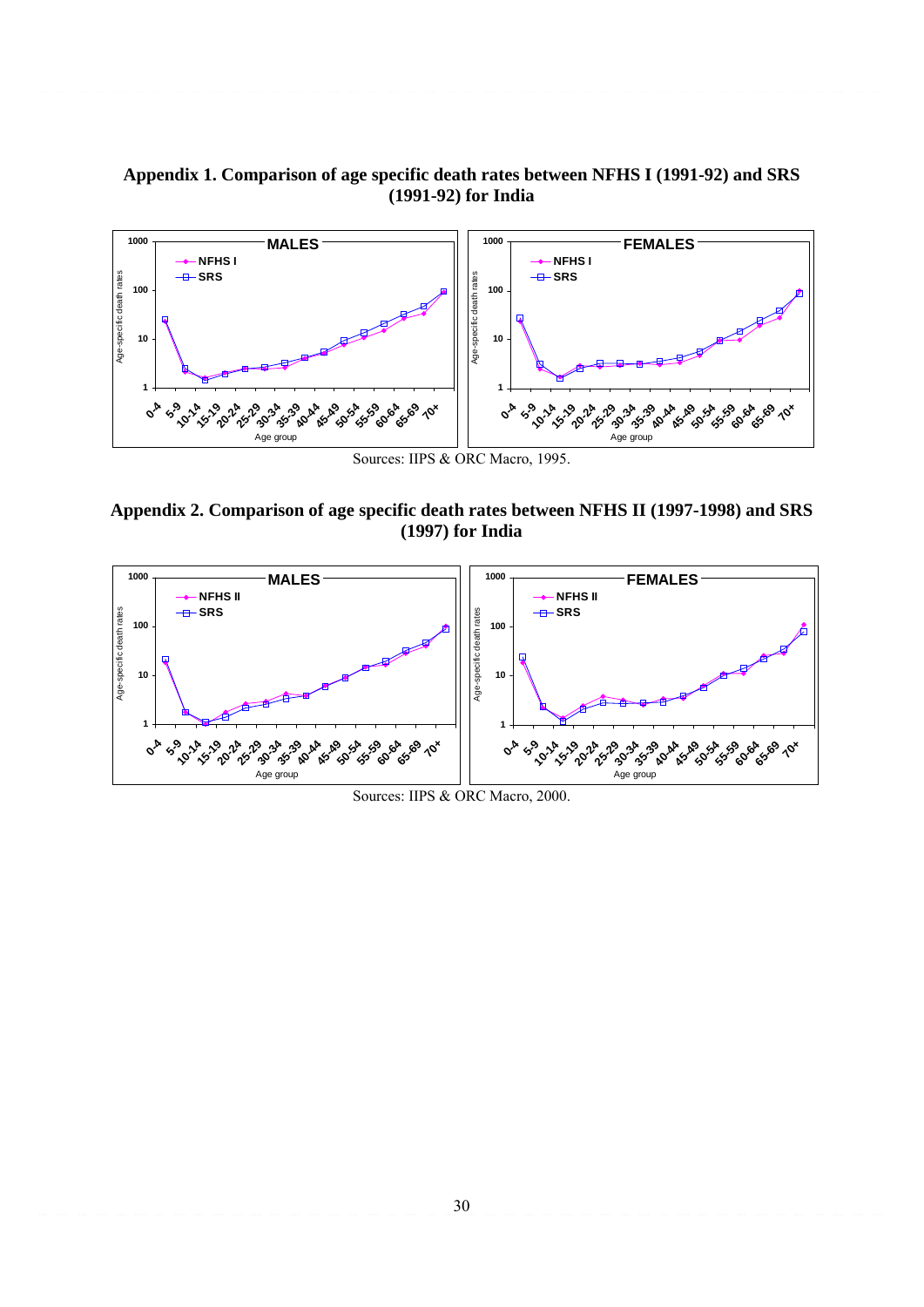|                      | Population<br>(in millions) |       | Religion (%)   |           | Caste $(\% )$    |       | Literacy<br>(%) | $TFR1$           | $\mathbf{IMR}^{1}$ | % below<br>the poverty            |  |
|----------------------|-----------------------------|-------|----------------|-----------|------------------|-------|-----------------|------------------|--------------------|-----------------------------------|--|
| <b>North</b>         |                             |       |                |           |                  |       |                 | $2003 -$<br>2005 | 2001-<br>2005      | line <sup>2</sup> (2004-<br>2005) |  |
|                      |                             | Hindu | <b>Muslim</b>  | <b>SC</b> | <b>ST</b>        | Other |                 |                  |                    |                                   |  |
| Haryana              | 21.1                        | 88.2  | 5.8            | 19.3      | $\overline{0}$   | 80.7  | 67.9            | 2.7              | 42                 | 9.9                               |  |
| Himachal<br>Pradesh  | 60.7                        | 95.4  | $\overline{2}$ | 24.7      | $\overline{4}$   | 71.3  | 76.5            | 1.9              | 36                 | 6.7                               |  |
| Punjab               | 24.3                        | 36.9  | 1.6            | 28.9      | $\boldsymbol{0}$ | 71.1  | 69.7            | $2.0\,$          | 42                 | 5.2                               |  |
| Rajasthan            | 56.5                        | 88.8  | 8.5            | 17.2      | 12.6             | 70.2  | 60.4            | 3.2              | 65                 | 17.5                              |  |
| <b>Central</b>       |                             |       |                |           |                  |       |                 |                  |                    |                                   |  |
| <b>Uttar Pradesh</b> | 166.2                       | 80.6  | 18.5           | 21.1      | 0.1              | 78.8  | 56.3            | 3.8              | 73                 | 25.5                              |  |
| Madhya<br>Pradesh    | 60.3                        | 91.2  | 6.4            | 15.2      | 20.3             | 64.5  | 63.7            | 3.1              | 70                 | 32.4                              |  |
| East                 |                             |       |                |           |                  |       |                 |                  |                    |                                   |  |
| Assam                | 26.7                        | 64.9  | 30.9           | 6.9       | 12.4             | 80.7  | 63.3            | 2.4              | 66                 | 15.0                              |  |
| <b>Bihar</b>         | 82.9                        | 83.2  | 16.5           | 15.7      | 0.9              | 83.4  | 47.0            | 4.0              | 62                 | 32.5                              |  |
| Orissa               | 36.8                        | 94.4  | 2.1            | 16.5      | 22.1             | 61.4  | 63.1            | 2.4              | 65                 | 40.0                              |  |
| West Bengal          | 80.2                        | 72.5  | 25.3           | 23        | 5.5              | 71.5  | 68.6            | 2.3              | 48                 | 20.6                              |  |
| West                 |                             |       |                |           |                  |       |                 |                  |                    |                                   |  |
| Gujarat              | 50.7                        | 89.1  | 9.1            | 7.1       | 14.8             | 78.1  | 69.1            | 2.4              | 50                 | 12.5                              |  |
| Maharashtra          | 96.9                        | 80.4  | 10.6           | 10.2      | 8.9              | 80.9  | 76.9            | 2.1              | 38                 | 25.2                              |  |
| <b>South</b>         |                             |       |                |           |                  |       |                 |                  |                    |                                   |  |
| Andhra<br>Pradesh    | 76.2                        | 89    | 9.2            | 16.2      | 6.6              | 77.2  | 60.5            | 1.8              | 53                 | 11.1                              |  |
| Karnataka            | 52.9                        | 83.9  | 12.2           | 16.2      | 6.6              | 77.2  | 66.6            | 2.1              | 43                 | 17.4                              |  |
| Kerala               | 31.8                        | 56.2  | 24.7           | 9.8       | 1.1              | 89.1  | 90.9            | 1.9              | 15                 | 11.4                              |  |
| Tamil Nadu           | 62.4                        | 88.1  | 5.6            | 19.0      | 1.0              | 80    | 73.5            | 1.9              | 31                 | 17.8                              |  |
| <b>India</b>         | 1029                        | 80.5  | 13.4           | 16.2      | 8.1              | 72.6  | 64.84           | 2.7              | 57                 | 21.8                              |  |

# **Appendix 3. Socio-demographic indicators of India and its states**

Notes: 1. Data on population size, religion, caste, and literacy come from the 2001 census (office of RGI & Census Commissioner, 2001)

<sup>1</sup> TFR and IMR is collected from NFHS III, 2005-2006. <sup>2</sup> The data on poverty comes from Press Information Bureau, Government of India, downloaded from http://www.indiastat.com.

2.As we provide information for 16 major states out of 28 states, the total sum of the population of these 16 states is not equal to that of India.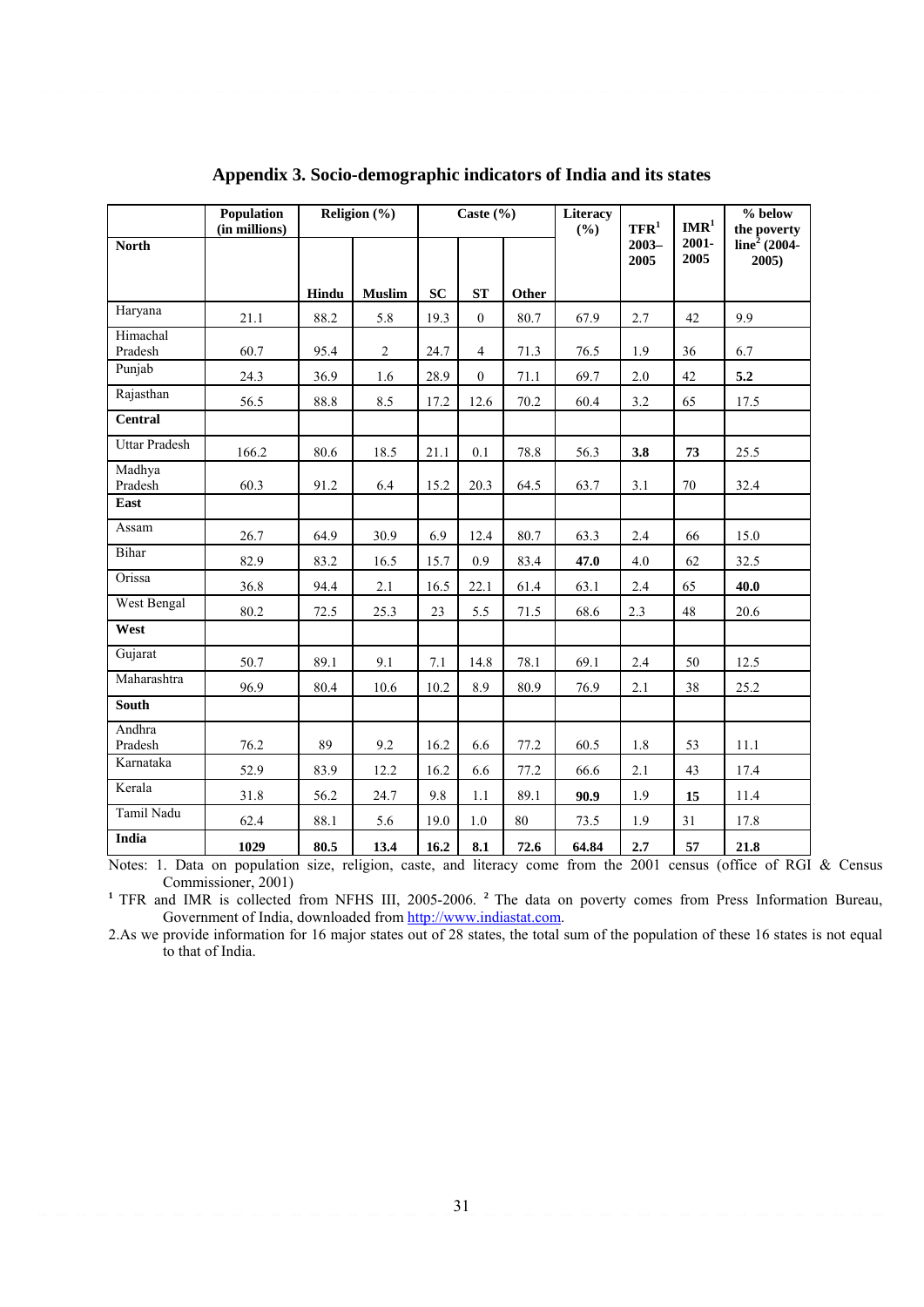| <b>Region</b>        |      | 1971-75      | 1976-80 |      | 1981-85 |      | 1986-90 |      | 1991-95 |             | 1996-00 |      | 2000-04 |      |
|----------------------|------|--------------|---------|------|---------|------|---------|------|---------|-------------|---------|------|---------|------|
|                      | M    | $\mathbf{F}$ | M       | F    | M       | F    | М       | F    | M       | $\mathbf F$ | M       | F    | M       | F    |
| Andhra Pradesh       | 42.6 | 42.5         | 44.9    | 45.2 | 48.5    | 49.0 | 49.3    | 49.8 | 50.7    | 51.9        | 51.3    | 52.1 | 51.3    | 51.8 |
| Assam                | 46.3 | 40.1         | 48.0    | 43.8 | 48.6    | 44.5 | 49.3    | 45.9 | 50.4    | 46.8        | 50.0    | 48.1 | 50.4    | 48.3 |
| <b>Bihar</b>         | NA   | NA           | NA      | NA   | 45.6    | 44.6 | 47.1    | 45.2 | 49.4    | 46.5        | 50.0    | 48.2 | 49.8    | 48.2 |
| Gujarat              | 42.4 | 41.0         | 43.9    | 43.2 | 46.8    | 47.9 | 48.6    | 48.0 | 50.6    | 50.7        | 51.7    | 51.6 | 51.6    | 51.5 |
| Haryana              | 48.4 | 45.4         | 47.3    | 43.5 | 49.8    | 47.6 | 50.9    | 49.1 | 50.9    | 50.4        | 51.3    | 50.6 | 51.9    | 50.7 |
| Himachal             | 45.4 | 43.7         | 48.3    | 45.9 | 49.1    | 50.2 | 50.9    | 50.5 | 51.3    | 52.7        | 52.7    | 52.9 | 52.7    | 53.0 |
| Karnataka            | 46.7 | 45.6         | 47.4    | 46.5 | 49.7    | 49.6 | 50.0    | 50.4 | 50.7    | 51.4        | 51.9    | 52.6 | 52.0    | 52.4 |
| Kerala               | 50.7 | 51.2         | 52.6    | 53.5 | 53.6    | 55.3 | 55.0    | 56.4 | 56.0    | 57.5        | 56.2    | 57.8 | 55.8    | 57.8 |
| Maharashtra          | 45.6 | 45.6         | 47.4    | 46.5 | 49.8    | 49.6 | 51.4    | 50.4 | 52.3    | 51.4        | 53.0    | 52.6 | 53.0    | 53.7 |
| Madhya Pradesh       | 41.2 | 39.0         | 42.2    | 40.7 | 44.0    | 43.0 | 45.3    | 43.8 | 46.1    | 45.2        | 47.6    | 46.8 | 47.9    | 46.8 |
| Orissa               | 40.8 | 40.1         | 43.3    | 41.7 | 45.2    | 44.6 | 45.6    | 45.2 | 47.1    | 46.5        | 48.3    | 48.2 | 48.8    | 48.2 |
| Punjab               | 48.0 | 46.1         | 49.0    | 47.0 | 50.7    | 49.9 | 51.4    | 51.2 | 51.8    | 52.4        | 52.8    | 53.0 | 52.8    | 53.1 |
| Rajasthan            | 42.2 | 39.6         | 43.5    | 42.8 | 45.5    | 43.8 | 47.0    | 45.5 | 48.9    | 48.3        | 50.0    | 48.9 | 49.8    | 49.1 |
| Tamil Nadu           | 43.1 | 43.0         | 45.4    | 45.2 | 47.9    | 46.8 | 50.3    | 50.1 | 52.1    | 52.7        | 52.9    | 53.6 | 52.8    | 53.7 |
| <b>Uttar Pradesh</b> | 39.3 | 34.4         | 41.3    | 36.4 | 43.6    | 40.4 | 46.1    | 43.3 | 48.1    | 46.2        | 49.3    | 47.3 | 49.6    | 48.0 |
| West Bengal          | NA   | NA           | NA      | NA   | 47.0    | 47.7 | 50.2    | 50.0 | 51.3    | 51.1        | 52.0    | 52.1 | 51.8    | 51.9 |
| India Rural          | 44.5 | 40.2         | 43.7    | 41.9 | 45.7    | 44.3 | 47.3    | 46.2 | 49.0    | 48.2        | 49.9    | 49.5 | 50.2    | 49.6 |
| India Urban          | 49.4 | 48.4         | 49.9    | 49.4 | 51.1    | 51.1 | 51.8    | 52.2 | 52.6    | 53.0        | 53.3    | 53.6 | 53.6    | 53.7 |
| India                | 44.0 | 41.0         | 45.0    | 43.0 | 47.0    | 46.0 | 48.0    | 48.0 | 50.0    | 49.0        | 51.0    | 50.0 | 51.0    | 50.0 |

Appendix 4. Temporary life expectancy (e  $_{0/60}$ ) by sex in India and its states, 1971-2004

Note: M – males, F – females, NA – data are not available.

# **Appendix 5a. Probabilities of dying between exact ages 0 and 15 (x 1000).**

| <b>Region</b>        | 1970-75 |     | 1976-80 |     | 1981-85 |              | 1986-90 |     | 1991-95 |     | 1996-00 |              | 2000-04 |     |
|----------------------|---------|-----|---------|-----|---------|--------------|---------|-----|---------|-----|---------|--------------|---------|-----|
|                      | M       | F   | M       | F   | M       | $\mathbf{F}$ | M       | F   | M       | F   | M       | $\mathbf{F}$ | M       | F   |
| Andhra Pradesh       | 225     | 226 | 196     | 194 | 138     | 134          | 125     | 124 | 101     | 91  | 88      | 89           | 85      | 102 |
| Assam                | 248     | 248 | 182     | 191 | 189     | 191          | 170     | 176 | 156     | 163 | 129     | 136          | 127     | 139 |
| <b>Bihar</b>         | NA      | NA  | NA      | NA  | 190     | 222          | 167     | 198 | 130     | 154 | 120     | 144          | 132     | 165 |
| Gujarat              | 241     | 270 | 214     | 234 | 167     | 152          | 141     | 158 | 107     | 116 | 89      | 105          | 94      | 112 |
| Haryana              | 156     | 201 | 170     | 229 | 127     | 165          | 109     | 144 | 100     | 126 | 95      | 123          | 83      | 128 |
| Himachal             | 193     | 211 | 148     | 183 | 127     | 122          | 103     | 121 | 92      | 90  | 80      | 82           | 83      | 87  |
| Karnataka            | 173     | 184 | 160     | 175 | 124     | 130          | 120     | 121 | 106     | 104 | 82      | 85           | 80      | 95  |
| Kerala               | 109     | 114 | 81      | 81  | 62      | 52           | 41      | 38  | 27      | 22  | 26      | 17           | 34      | 17  |
| Maharashtra          | 189     | 196 | 158     | 172 | 121     | 129          | 98      | 105 | 84      | 88  | 66      | 70           | 68      | 69  |
| Madhya Pradesh       | 263     | 294 | 251     | 268 | 222     | 244          | 202     | 224 | 185     | 198 | 154     | 175          | 151     | 177 |
| Orissa               | 254     | 262 | 219     | 242 | 194     | 203          | 191     | 193 | 162     | 178 | 138     | 144          | 134     | 152 |
| Punjab               | 157     | 195 | 143     | 186 | 107     | 133          | 90      | 113 | 77      | 96  | 66      | 84           | 69      | 85  |
| Rajasthan            | 139     | 168 | 124     | 143 | 121     | 141          | 111     | 138 | 100     | 111 | 73      | 85           | 93      | 98  |
| Tamil Nadu           | 223     | 220 | 189     | 194 | 144     | 156          | 106     | 119 | 78      | 79  | 62      | 66           | 70      | 67  |
| <b>Uttar Pradesh</b> | 300     | 379 | 267     | 347 | 224     | 276          | 184     | 231 | 149     | 182 | 129     | 165          | 124     | 152 |
| West Bengal          | NA      | NA  | NA      | NA  | 176     | 154          | 120     | 122 | 103     | 109 | 92      | 95           | 101     | 107 |
| India                | 222     | 253 | 210     | 231 | 173     | 194          | 144     | 163 | 124     | 137 | 108     | 124          | 104     | 125 |